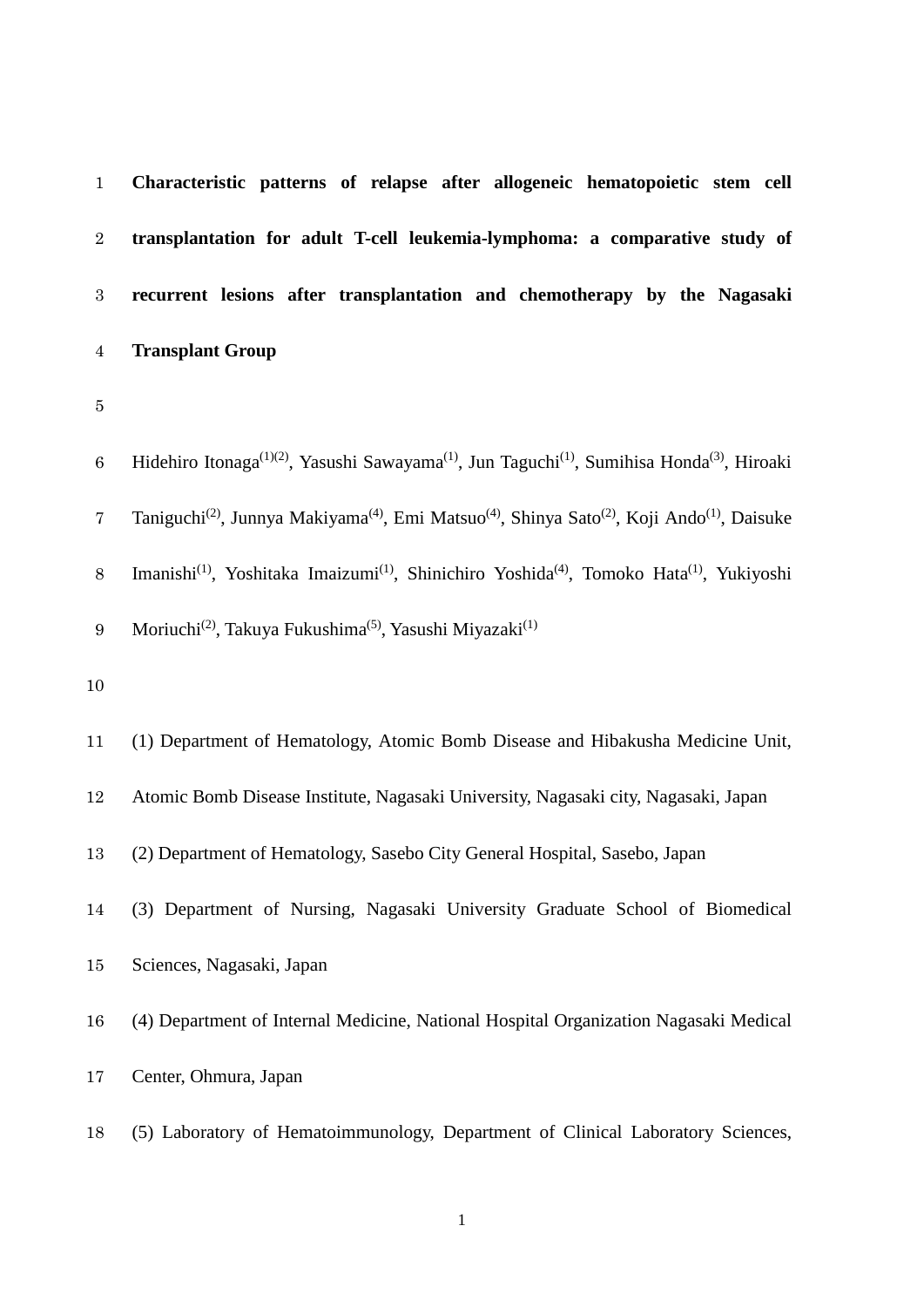| $\mathbf{1}$     | School of Health Sciences, Faculty of Medicine, University of the Ryukyus, Nishihara,  |
|------------------|----------------------------------------------------------------------------------------|
| $\boldsymbol{2}$ | Okinawa, Japan                                                                         |
| $\boldsymbol{3}$ |                                                                                        |
| $\overline{4}$   | Corresponding Author: Yasushi Sawayama, M.D., Ph.D.                                    |
| 5                | Department of Hematology, Atomic Bomb Disease and Hibakusha Medicine Unit,             |
| $\,6\,$          | Atomic Bomb Disease Institute, Nagasaki University, Nagasaki city, Nagasaki, Japan     |
| 7                | 1-7-1 Sakamoto, Nagasaki 852-8501, Japan.                                              |
| $8\,$            | E-mail: sawayasu@nagasaki-u.ac.jp                                                      |
| $\boldsymbol{9}$ | Phone: +81-95-819-7111                                                                 |
| 10               | Fax: $+81-95-819-7113$                                                                 |
| 11               |                                                                                        |
| 12               | Running title: Tumor lesions of recurrent ATL                                          |
| 13               | Key words: adult T-cell leukemia-lymphoma, transplantation, relapse, tumor lesion      |
| 14               |                                                                                        |
| 15               | <b>Abstract</b>                                                                        |
| 16               | Allogeneic hematopoietic stem cell transplantation (allo-SCT) is a promising therapy   |
| 17               | that may provide long-term durable remission for adult T cell leukemia-lymphoma        |
| 18               | (ATL) patients; however, the incidence of relapse associated with ATL remains high. To |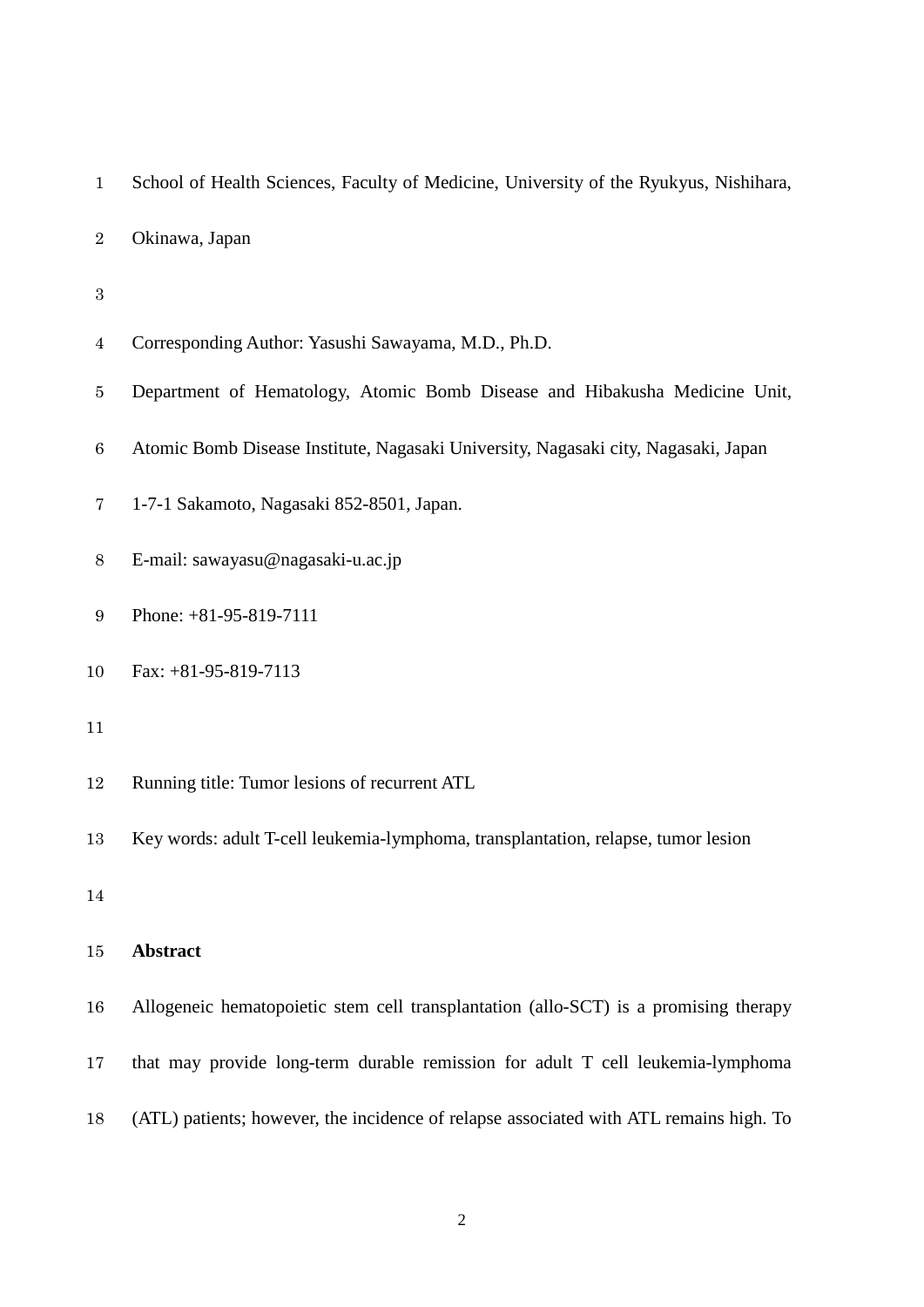| $\mathbf{1}$     | determine the clinical features of these patients at relapse, we retrospectively analyzed  |
|------------------|--------------------------------------------------------------------------------------------|
| $\sqrt{2}$       | tumor lesions in 30 or 49 patients who relapsed following allo-SCT or chemotherapy         |
| $\,3$            | (CHT), respectively, at 3 institutions in Nagasaki prefecture between 1997 and 2011. A     |
| $\overline{4}$   | multivariate analysis revealed that the development of abnormal lymphocytes in the         |
| $\bf 5$          | peripheral blood of patients at relapse was less frequent after allo-SCT than after CHT    |
| $\,6$            | $(P<.001)$ . Furthermore, relapse with a new lesion only in the absence of the primary     |
| $\bf 7$          | lesion was more frequent in allo-SCT $(P=.014)$ . Lesions were more frequently observed    |
| $8\,$            | in the central nervous systems of patients who relapsed with new lesions only $(P=.005)$ . |
| $\boldsymbol{9}$ | Thus, the clinical manifestation of relapsed ATL was slightly complex, especially in       |
| 10               | post-transplant patients. Our results emphasized the need to develop adoptive modalities   |
| 11               | for early and accurate diagnoses of relapsed ATL.                                          |
| 12               |                                                                                            |
| 13               | <b>Introduction</b>                                                                        |
| 14               | Adult T-cell leukemia-lymphoma (ATL) is a peripheral T-lymphocytic neoplasm that is        |
| 15               | caused by human T-cell lymphotropic virus type I (HTLV-1) [1]. One of the                  |
| 16               | characteristic features of ATL is its frequent multi-organ involvement, which has been     |
| 17               | implicated in the poor prognosis of patients with ATL. Lymphadenopathy, hepatomegaly,      |
| 18               | splenomegaly, as well as skin, pulmonary, and central nervous system (CNS) lesions,        |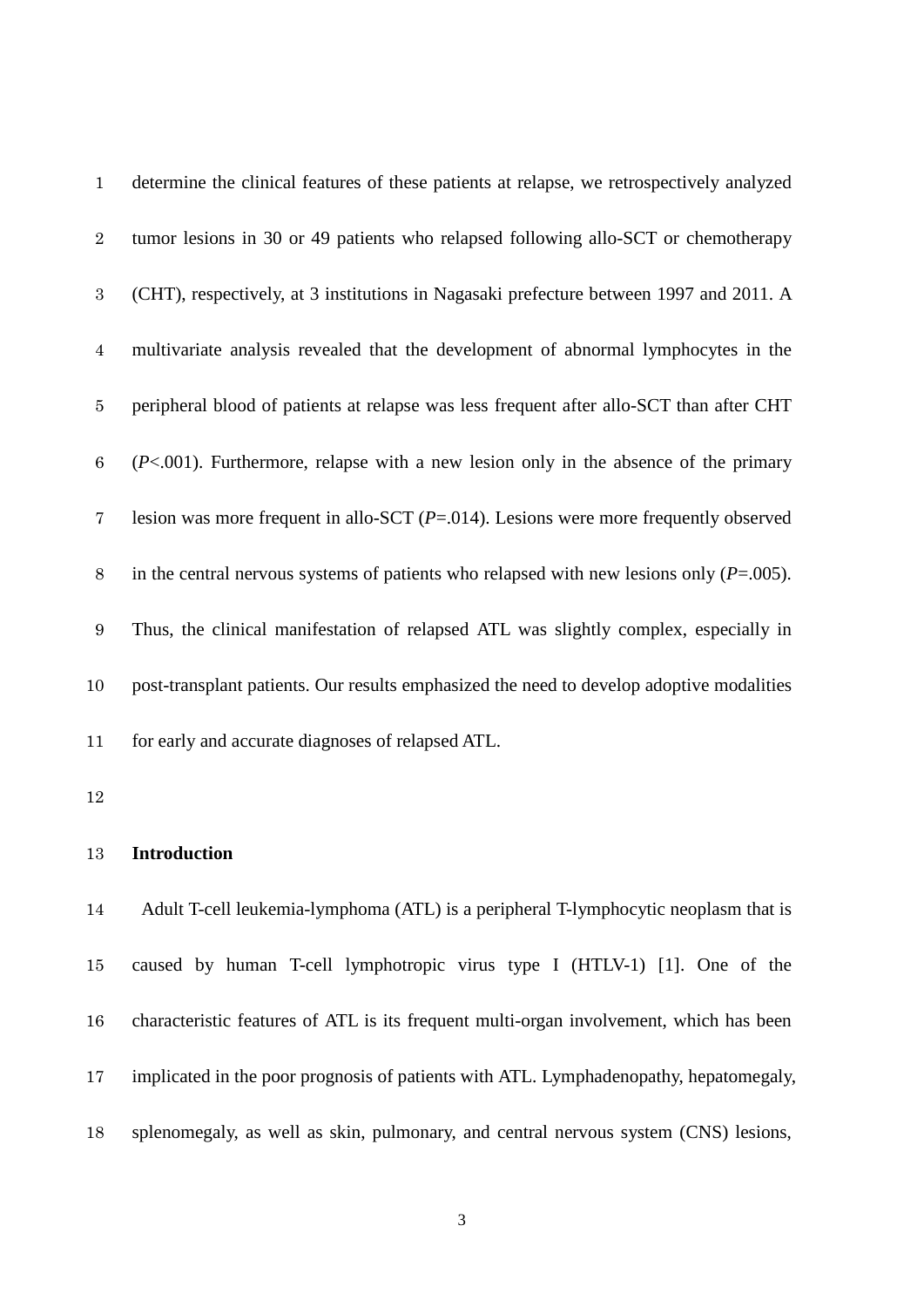and 5% or more abnormal T-lymphocytes in the peripheral blood have been reported in most cases of ATL. The clinical manifestation of ATL is heterogeneous and is characterized by this organ involvement, which has been used to classify the disease into 4 subtypes: acute, lymphoma, chronic, and smoldering [2].

 ATL is resistant to various cytotoxic agents and has a poor prognosis [3, 4]. Allogeneic hematopoietic stem cell transplantation (allo-SCT) for patients with aggressive ATL (acute, lymphoma, and the unfavorable chronic type) is considered to be a therapeutic option that can provide apparent durable remission along with graft-versus-ATL effects [5-18]. However, both the relapse rate and transplantation-related mortality after allo-SCT were previously shown to be high, and are urgent issues that need to be addressed [9, 19, 20]. Previous studies, including ours, raised the possibility that patients with local relapse may achieve long-term remission by local cytoreductive therapy alone, and that those with skin recurrence (i.e. non-aggressive disease) could benefit from donor lymphocyte infusion [21, 22]. These findings implied that an intervention for the residual disease at the early phase may improve the outcomes of ATL patients; however, a standard method to monitor the residual disease after remission has not yet been established. Moreover, very few studies have examined the clinical manifestation of relapsed ATL by carefully analyzing an adequate number of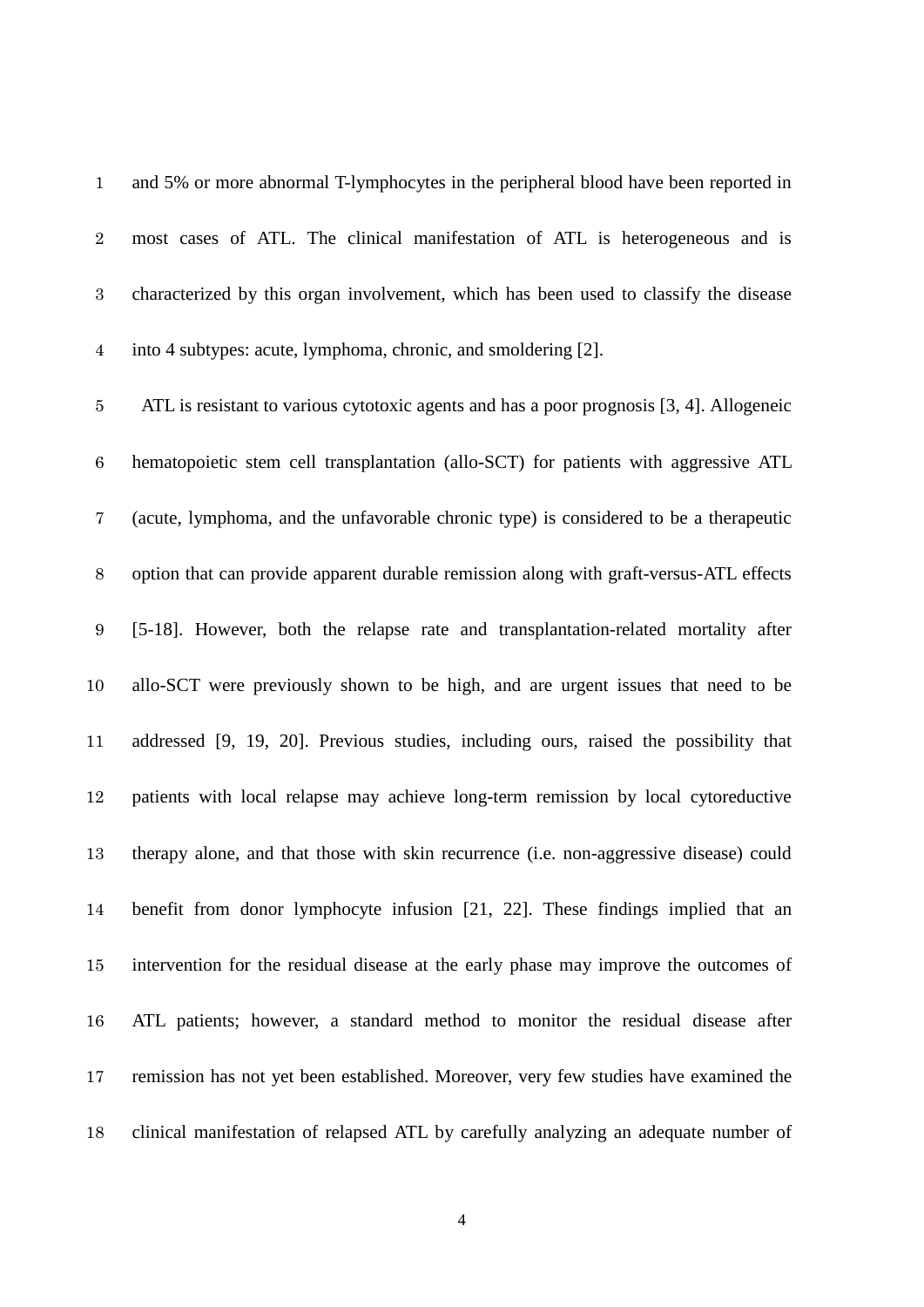| $\mathbf{1}$     | cases. Identifying the clinical characteristics of ATL at relapse is important for       |
|------------------|------------------------------------------------------------------------------------------|
| $\overline{2}$   | establishing an adoptive monitoring strategy. In the present study, we retrospectively   |
| 3                | analyzed 30 and 49 ATL patients who relapsed after allo-SCT and chemotherapy (CHT),      |
| $\overline{4}$   | respectively, at three institutes in Nagasaki prefecture.                                |
| 5                |                                                                                          |
| $\,6$            | <b>Patients and Methods</b>                                                              |
| 7                | <b>Patient population</b>                                                                |
| $8\,$            | We conducted a retrospective survey of patients diagnosed with aggressive ATL [2]        |
| $\boldsymbol{9}$ | who received initial systemic CHT at 3 hospitals in Nagasaki prefecture between April 1, |
| $10\,$           | 1997 and March 31, 2011. The unfavorable chronic type of ATL was defined according       |
| 11               | to previous criteria [4]. The diagnosis of ATL was based on clinical features,           |
| 12               | histologically and/or cytologically proven mature T-cell malignancy, the presence of the |
| 13               | anti-HTLV-1 antibody, and the monoclonal integration of HTLV-1 original DNA into         |
| 14               | tumor cells, as described previously [2, 23, 24]. A total of 336 patients were excluded  |
| 15               | from the 497 patients whose data were available because they did not achieve complete    |
| 16               | remission (CR) after CHT or allo-SCT (Figure 1). Chemotherapy and transplant             |
| 17               | procedures were performed according to the decision of the clinicians at each center.    |
| 18               | The intrathecal administration of chemotherapy as prophylaxis for CNS relapse was        |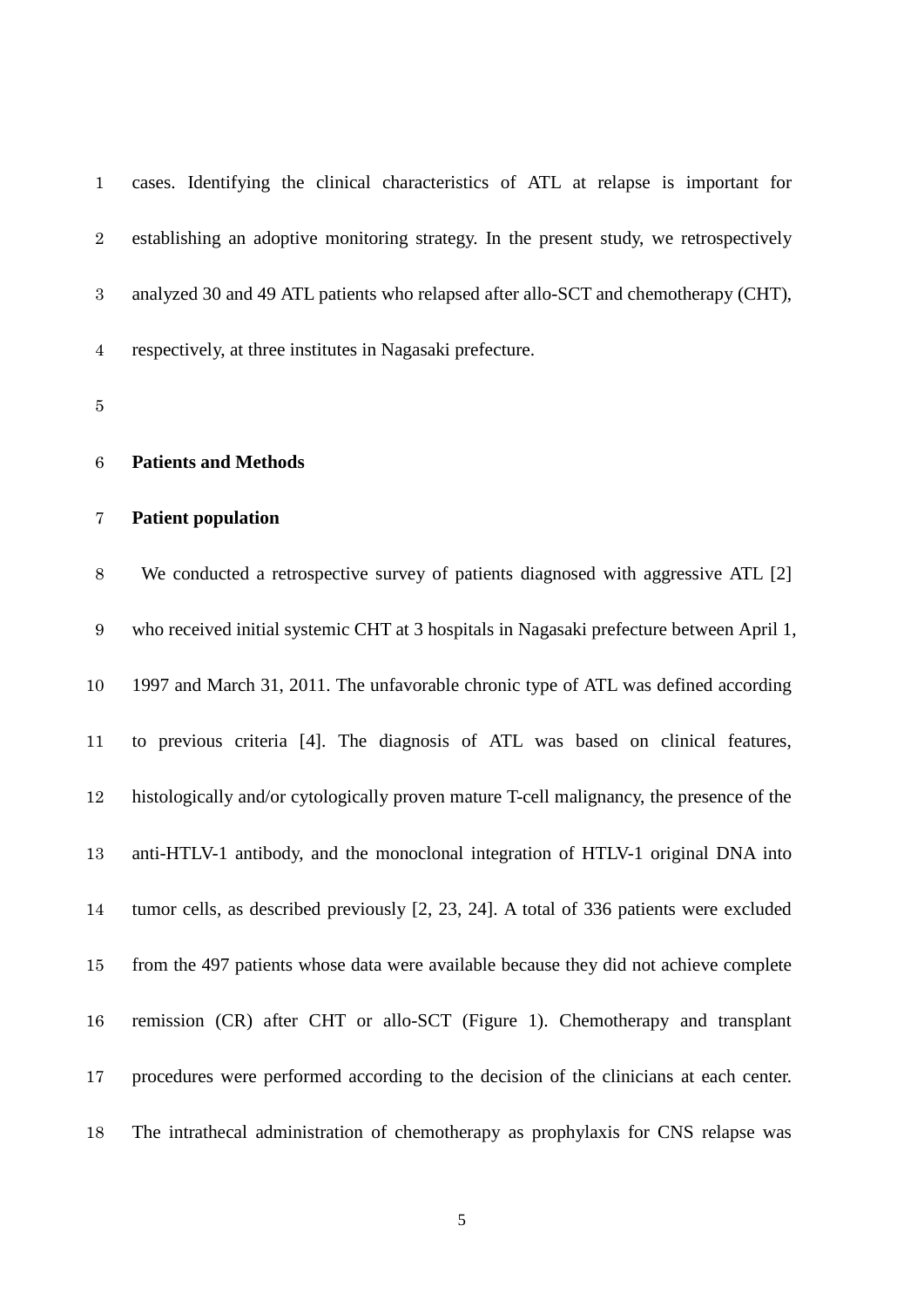| $\mathbf{1}$   | performed based on the decision of clinicians before 2007, and was then routinely         |
|----------------|-------------------------------------------------------------------------------------------|
| $\overline{2}$ | performed after 2007 as described previously in a phase III clinical trial for aggressive |
| 3 <sup>1</sup> | ATL [4]. No patient received mogamulizumab before achieving the first CR. Relapse         |
| $\overline{4}$ | after the first CR was observed in 79 of the remaining 161 patients, and these patients   |
| $5^{\circ}$    | were included in this analysis. Data on the 79 patients were collected and updated as of  |
| 6              | July 2013. This study was approved by the Ethical Committee of each participating         |
| 7              | hospital.                                                                                 |

## **Definitions**

 Performance status was based on the 5-grade scale of the Eastern Cooperative Oncology Group (ECOG). Because HTLV-1 carriers frequently have a small percentage of abnormal lymphocytes with polylobated nuclei in their peripheral blood, and provided that less than 5% of such cells remained, peripheral blood involvement was confirmed if more than 5% of these abnormal lymphocytes were present in the peripheral blood [25]. The definition of extranodal lesions has been described previously [24]. Lymph nodes and extranodal tumor lesions were both determined according to the Ann Arbor classification [2].

CR was determined according to previously described criteria [25]. The diagnosis and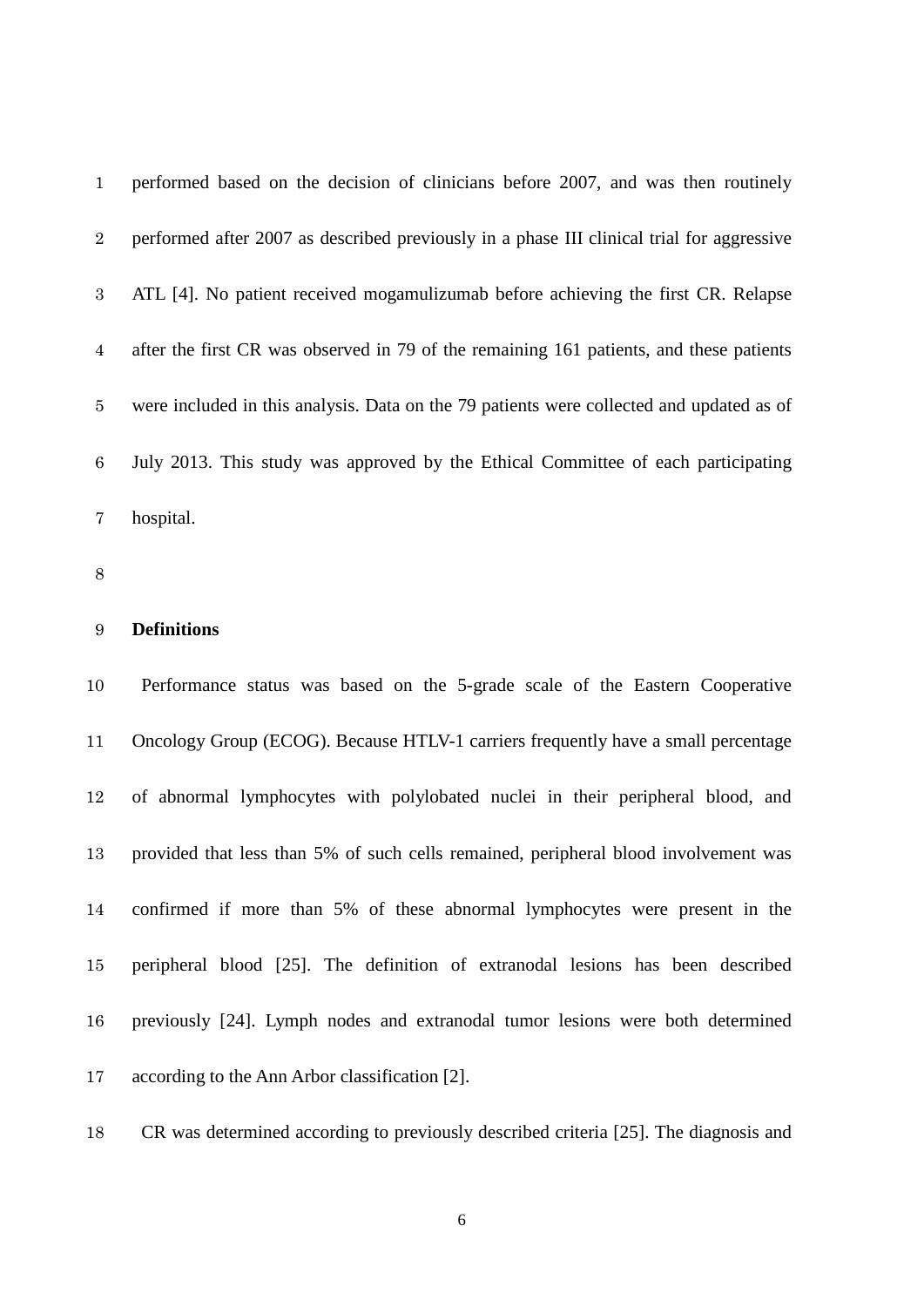clinical grading of acute and chronic GVHD were performed using established criteria [26, 27].

#### **Clinical data**

 We collected information regarding patient characteristics and underlying diseases (including a prognostic index for acute- and lymphoma-type ATL [ATL-PI] [28]). Factors used in analyses were listed in Table 1. The intensity of the conditioning regimen was classified as myeloablative and reduced-intensity [29]. An evaluation of the involved sites was based on the Shimoyama classification [2].

## **Statistics**

 Descriptive statistics were used to summarize variables related to patient demographic and transplant characteristics. Comparisons between the allo-SCT and CHT groups were performed using Fisher's exact test where appropriate for categorical variables and the Mann-Whitney U test for continuous variables. The Kaplan-Meier method was used to estimate overall survival (OS) after relapse. The log-rank test was used in the univariate analysis in order to compare OS. The impact of potential confounding factors on the appearance of involvement sites at relapse was evaluated using Fisher's exact test and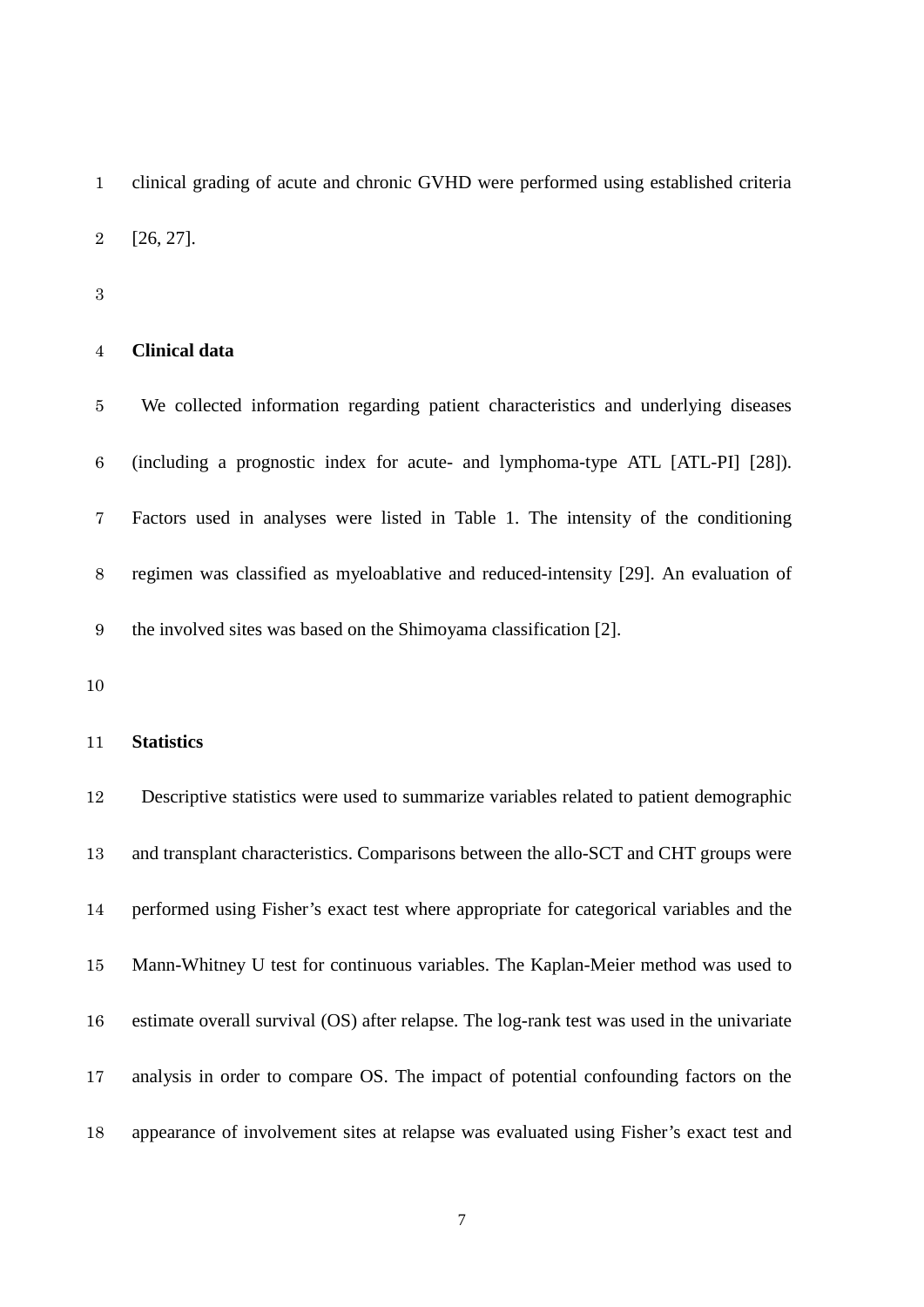## logistic regression analysis.

| $\overline{2}$ | Leukocytosis was defined as a white blood cell count of $8.9 \times 10^9$ /L or greater with the |
|----------------|--------------------------------------------------------------------------------------------------|
| 3              | median value as the cut-off level. Lactate dehydrogenase (LDH) or blood urea nitrogen            |
| $\overline{4}$ | (BUN) concentrations were dichotomized into normal and elevated concentrations [30].             |
| 5              | Serum albumin (ALB) was dichotomized into concentrations of 40.0 $g/L$ (4.0g/dL) or              |
| 6              | greater and less than 40.0 g/L (4.0g/dL) [2]. Factors with at least borderline significance      |
| $7\phantom{.}$ | $(P<.25)$ according to the univariate analysis were included in the multivariate analysis.       |
| 8              | All analyses were performed using SAS version 9.2 software (SAS Institute, Cary, NC).            |
| 9              | Values of $P<.05$ were considered significant in all analyses.                                   |

## **Results**

# **Patient Characteristics and Transplant Procedures**

 Table 1 shows the patient characteristics of each group; 30 and 49 ATL patients relapsed after allo-SCT and CHT, respectively. In a total of 79 patients, the median intervals from CR to relapse and from the last treatment to relapse were 180 days (range, 28-3490) and 79 days (range, 9-3073), respectively. Intrathecal prophylaxis was not performed in 11 patients: 10 patients started the initial treatment before 2007 and 1 patients did not receive prophylaxis because of advanced age. Transplant procedures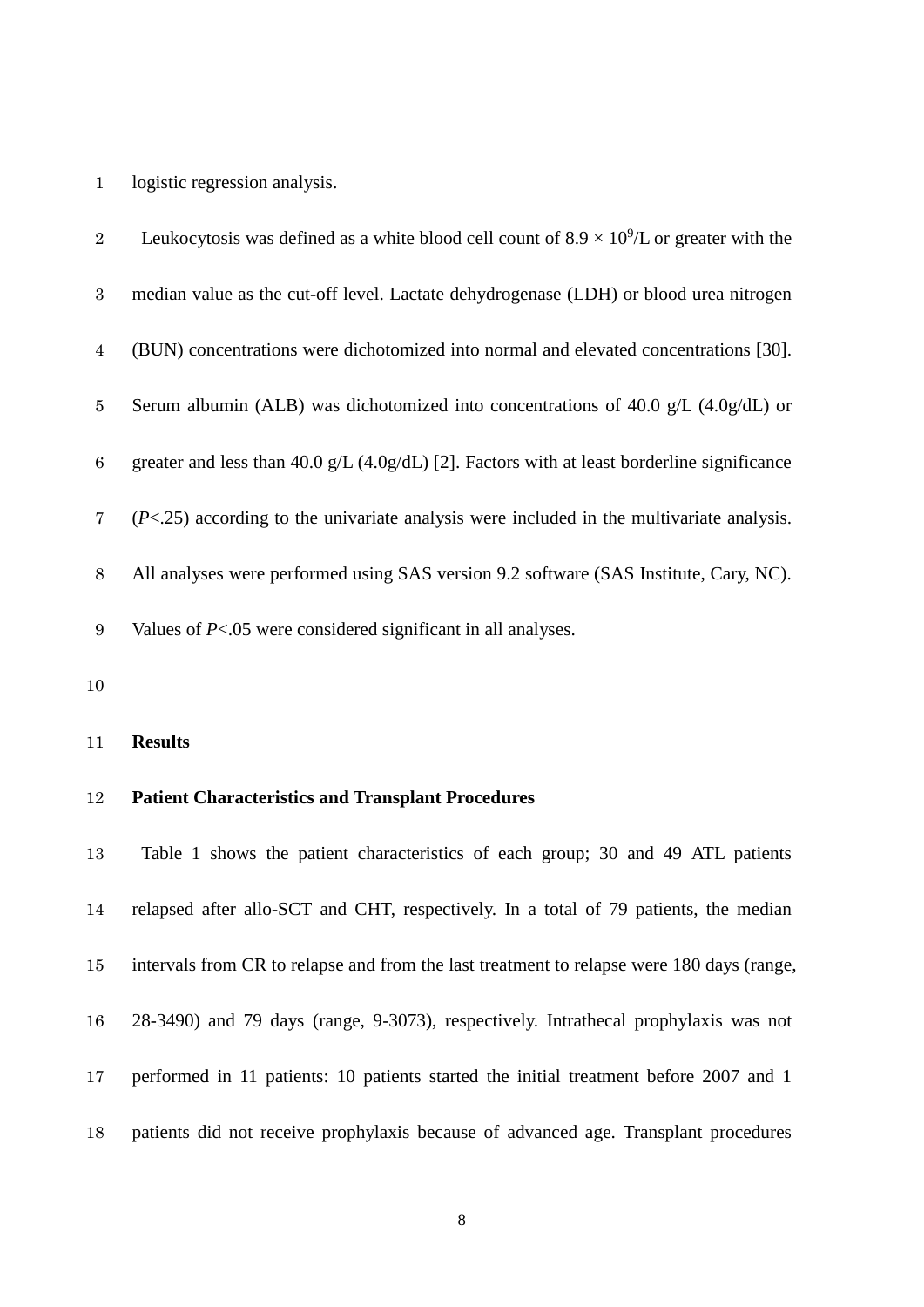| $\mathbf{1}$ | were shown in Table 2. In the allo-SCT group, 9 patients achieved CR at the time of |
|--------------|-------------------------------------------------------------------------------------|
| $2^{\circ}$  | receiving allo-SCT, whereas 21 patients did not. One patient received a             |
| 3            | reduced-intensity conditioning regimen with antithymocyte globulin. No patients     |
| 4            | underwent <i>in vitro</i> T cell-depleted transplantation.                          |

#### **Comparison of involved sites at relapse between allo-SCT and CHT groups**

 The involvement sites at the initial diagnosis and relapse were shown in Table 3. At 8 relapse, the frequency by which abnormal lymphocytes  $(\geq 5\%)$  developed in the peripheral blood was significantly less in the allo-SCT group than in the CHT group (*P*<.001). This was maintained when the percentage of abnormal lymphocytes as the 11 threshold of peripheral blood involvement was considered to be  $\geq$ 2% or  $\geq$ 10% (data not shown). A multivariate analysis showed that the likelihood of developing abnormal lymphocytes in the peripheral blood at relapse was significantly lower in the allo-SCT group than in the CHT group (*P*<.001) (Table 4). We performed a stratification analysis according to the Shimoyama classification. In patients with the acute plus unfavorable chronic type, the frequency by which the allo-SCT group developed abnormal lymphocytes in peripheral blood at relapse was lower (*P*=.001 by the multivariate analysis). However, this was not clear due to the small number of patients with the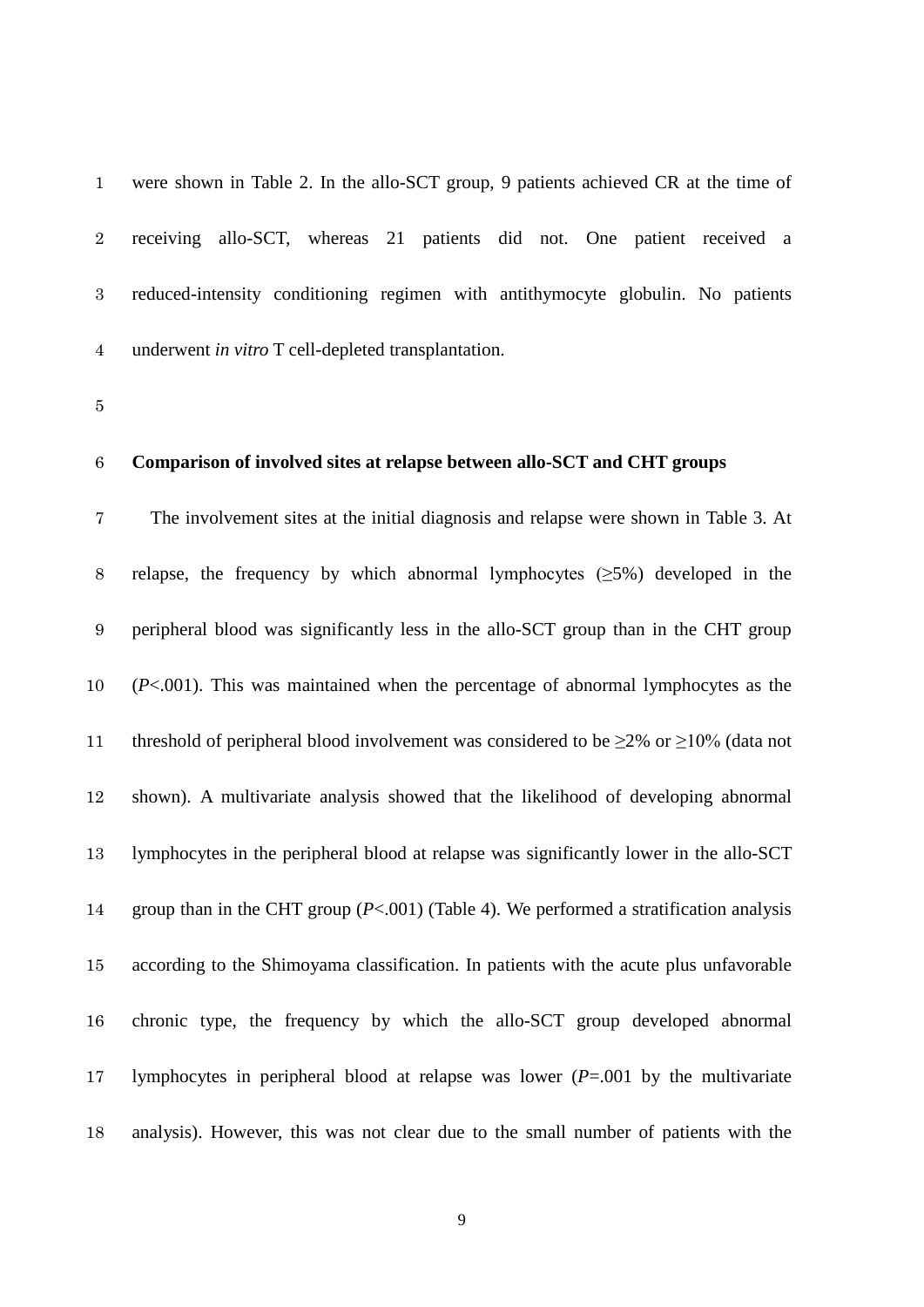lymphoma type; relapse in the peripheral blood was observed in 1 and 3 patients in the 2 allo-SCT (n=4) and CHT (n=7) groups, respectively (data not shown).

## **Relationship between primary and relapsed lesions**

 We next evaluated the relationship between initially diagnosed and relapsed lesions. The most frequent lesion of relapse was the primary lesion (i.e. the lesion at the initial diagnosis); 19 (63.3%) and 43 (87.8%) patients in the allo-SCT and CHT groups had primary lesions (Figure 2). Among primary involved lesions, relapse significantly occurred at the same sites; lymph nodes (*P*=.018), spleen (*P*=.010), and gastrointestinal tract (*P*=.005) (see Table S1). Relapse was only observed in new lesions in 11 (36.7%) and 6 (12.2%) patients in the allo-SCT and CHT groups, respectively. Lesions were more frequently observed in the CNS of patients who relapsed with new lesions only (*P*=.005). The relapse pattern in which new lesions only occurred at relapse was more frequently observed in the allo-SCT group than in the CHT group (*P*=.022). The multivariate analysis showed that the likelihood of relapse only in a new lesion was significantly higher in the allo-SCT group (*P*=.014) (Table 5), and was also the case when patients with the acute plus unfavorable chronic type were analyzed (*P*=.048). We did not observe a similar result in patients with lymphoma type ATL because the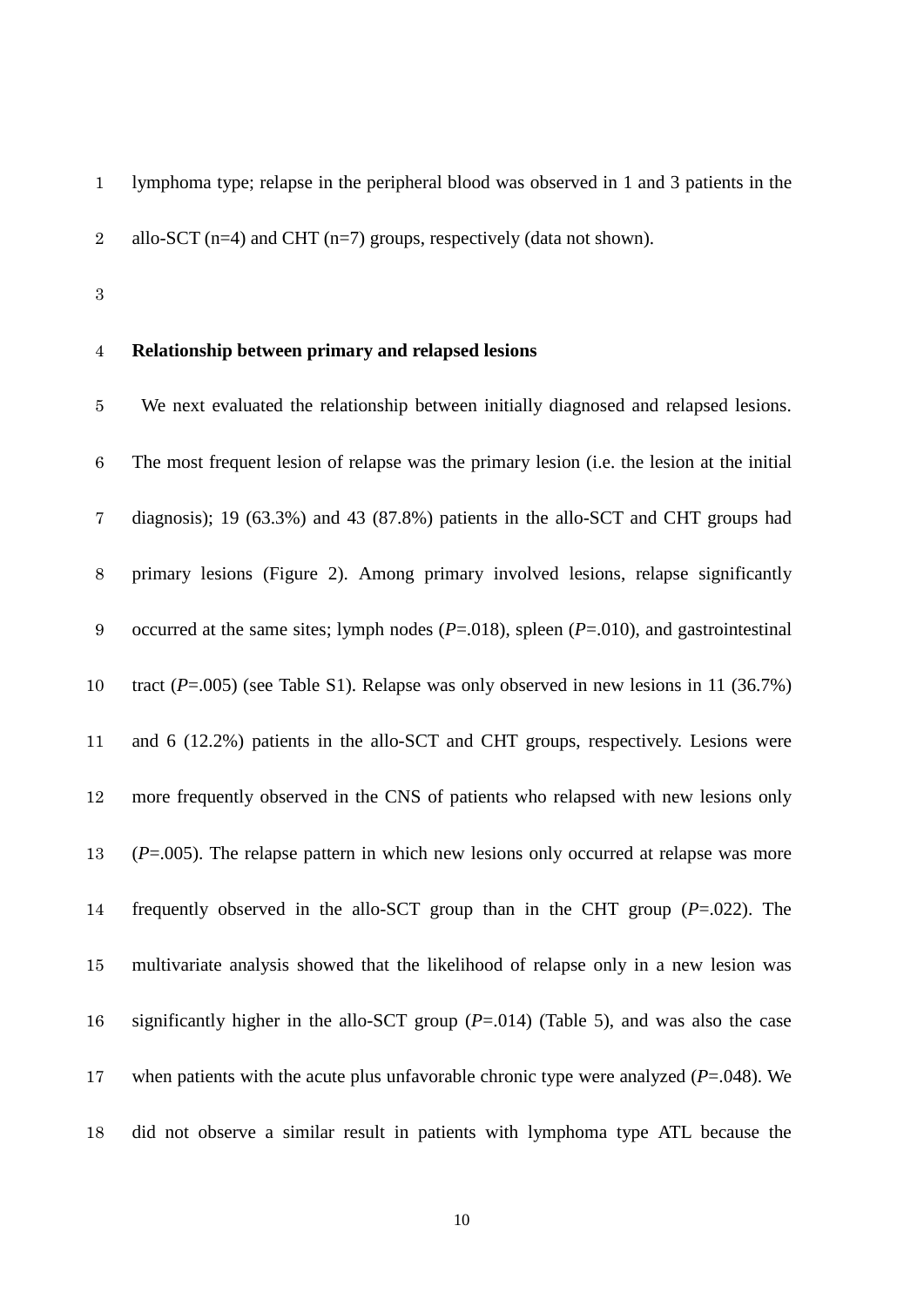### number of patients was small.

 We assessed the risk factors associated with CNS lesions at relapse, which was significantly observed as relapse only in a new lesion. The univariate analysis revealed that the frequency of CNS lesions at relapse was higher when ascites was detected at the initial diagnosis (*P*=.006), with a short CR duration (*P*=.037), and with a high sIL-2R 6 value  $(P=.024)$ . In the multivariate analysis, the presence of ascites at the initial diagnosis and a short CR duration were also significant (*P*=.016 and *P*=.031, respectively), whereas a high sIL-2R value was not (*P*=.051) (see Table S2).

#### 

#### **Survival by the relapse pattern of ATL**

 Median survival times after relapse were 176 days and 174 days in the allo-SCT and CHT groups, respectively (Figure 3). Estimated OS rates after relapse were 16.7% (95% CI: 6.1 to 31.8%) and 3.0% (95% CI: 0.2 to 12.9%) at 3 years in the allo-SCT and CHT groups, respectively. No significant differences were observed in the OS rates between the allo-SCT and CHT groups (*P*=.198). The OS rates were poor for patients who relapsed in pleural effusion (*P*<.001), ascites (*P*=.005), and splenomegaly (*P*=.002), but was better for those who relapsed in the skin (*P*=.031). The OS rates of the allo-SCT and CHT groups based on the involvement sites at relapse were shown in Table S2.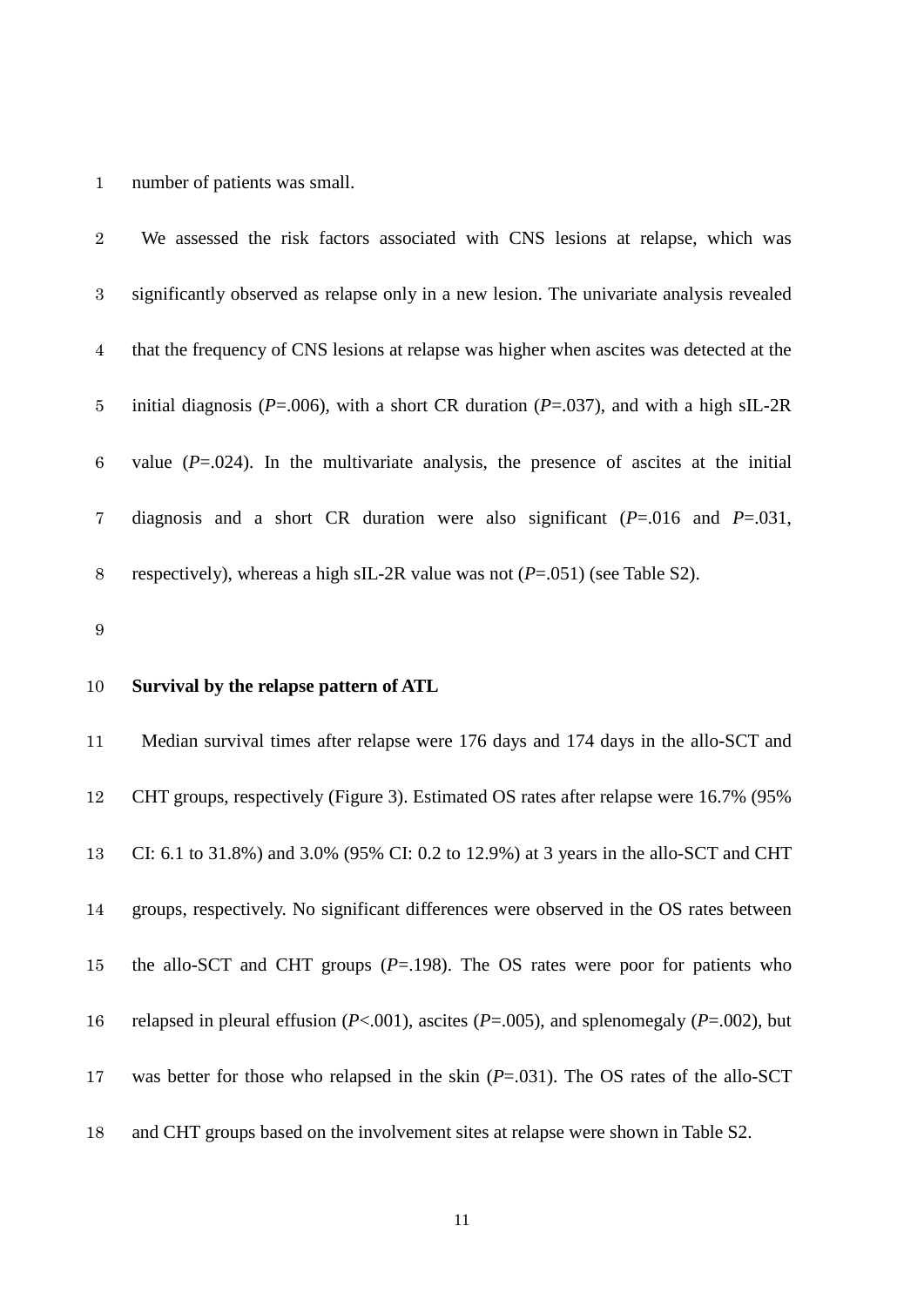#### **Relationship between GVHD and the involvement site**

 The timing of the relapse of ATL and GVHD was shown in Table S3. In the allo-SCT group, 11 and 13 patients relapsed after the improvement of GVHD, and without any episode of GVHD, respectively. Of the 24 patients who had no clinical symptoms of GVHD at relapse, the most frequent lesions of relapse were detected in the skin (n=8) 7 and lymph nodes (n=10).

## **Relationship between transplant procedures and the involvement site**

 We evaluated the impact of conditioning regimens for the involved lesion. The univariate analysis revealed that the intensity of the conditioning regimen was not associated with any involved lesion at relapse, including the total body irradiation (TBI) 12Gy-based regimen, or the donor type (HLA-matched sibling vs alternative donor). The development of abnormal lymphocytes in the peripheral blood correlated with the use of an unrelated donor (*P*=.037); of the 4 patients who relapsed in the peripheral blood, 3 and 1 patients underwent transplantation from unrelated bone marrow and unrelated cord blood, respectively.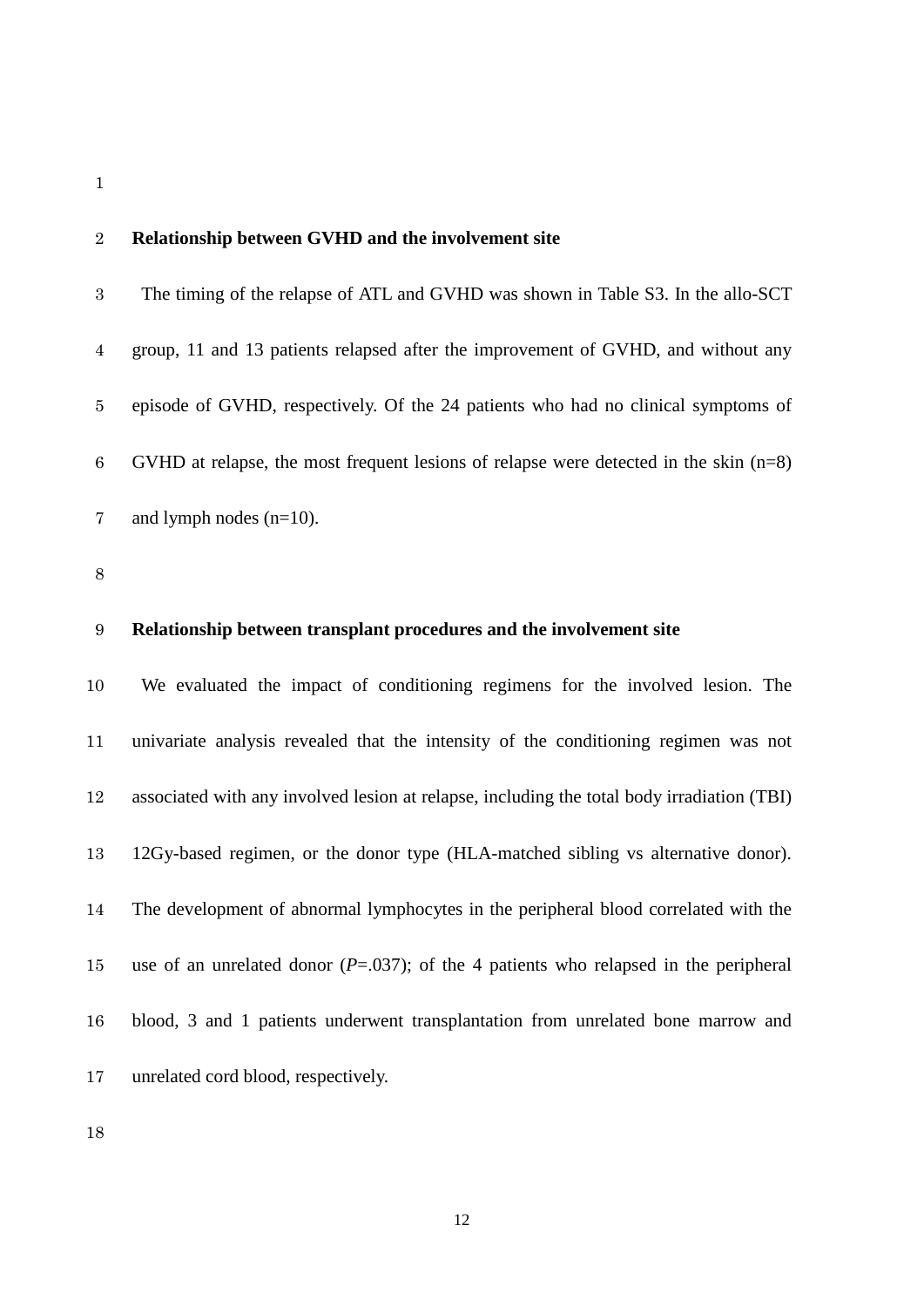#### **Discussion**

 We here observed significant differences in the lesions involved in relapse after allo-SCT and CHT. To the best of our knowledge, this is the first study to evaluate the clinical features of ATL at the first relapse. It should be noted that the clinical features at relapse in the allo-SCT group were slightly more complex than those in the CHT group. Leukemic relapse was less frequent in the allo-SCT group. Previous studies suggested that differences in extramedullary and bone marrow relapse were attributed to the preferential occurrence of the graft-versus-leukemia effect after transplantation for acute myeloid leukemia (AML) with stronger graft-versus-leukemia effects in the blood system (i.e. bone marrow and peripheral blood) over extramedullary sites [31-34]. Although the underlying mechanism has not yet been elucidated in detail, an uneven graft-versus-ATL effect may explain, at least partly, the lower frequency of leukemic relapse following allo-SCT than CHT.

 As we previously reported, chromosomal abnormalities and the overexpression of c-Met in ATL cells correlated with the type of involved sites at the initial diagnosis [35, 36]. Considering the chromosomal instability of ATL [37], it would be of interest to clarify the intrinsic characteristics of ATL cells that affect the pathogenesis of the involved sites at relapse.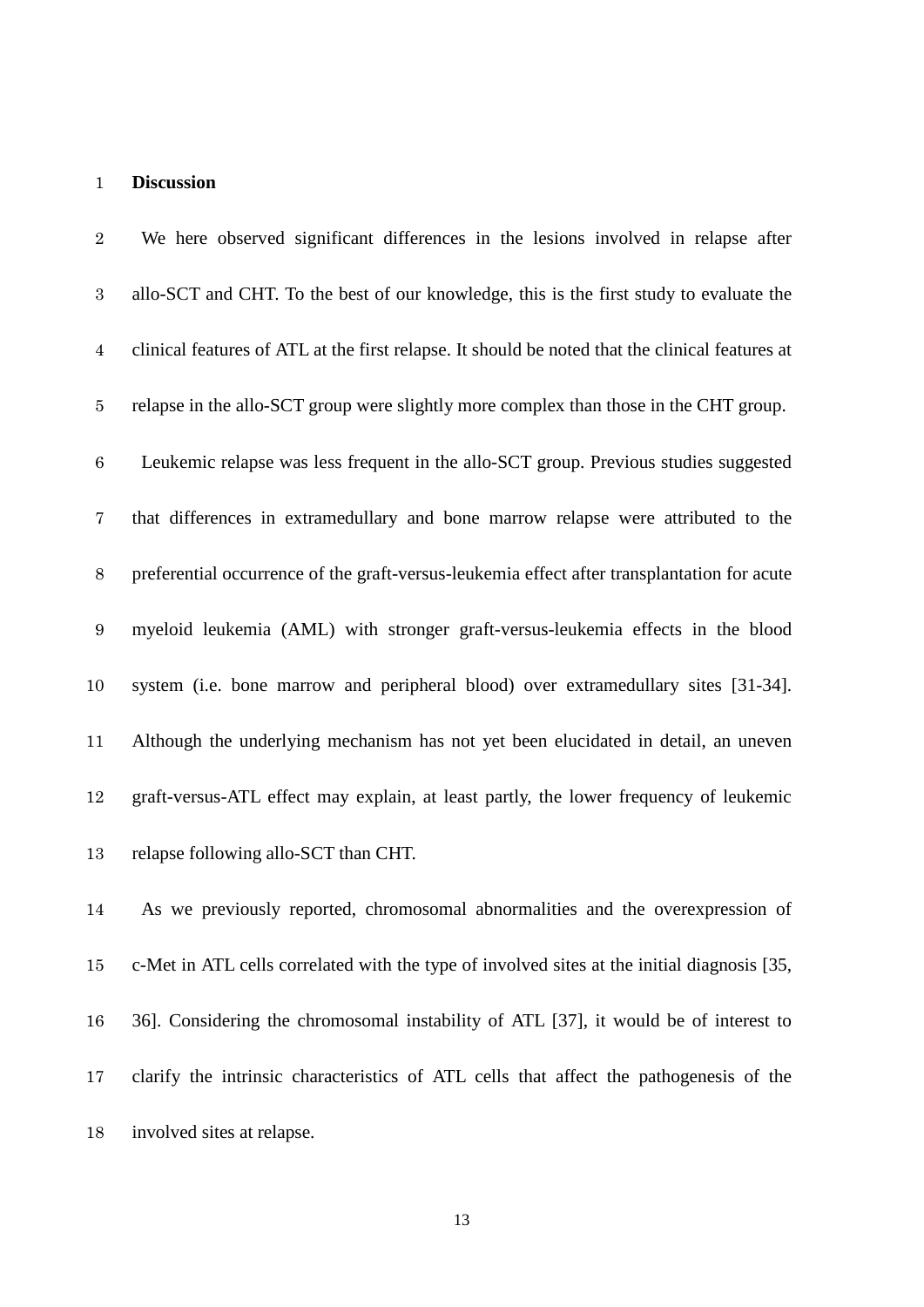| $\mathbf{1}$   | Skin lesions are generally observed in 25.0-48.9% of ATL patients at the initial             |
|----------------|----------------------------------------------------------------------------------------------|
| $\sqrt{2}$     | diagnosis [2, 38], which is consistent with the results obtained in the present study at the |
| $\,3$          | initial diagnosis. In the allo-SCT group, relapse with skin involvement was more likely      |
| $\overline{4}$ | to develop in the absence of GVHD. We previously reported that recurrent ATL with            |
| $\bf 5$        | skin involvement represented a good target for donor-lymphocyte infusion [22];               |
| $\,6\,$        | therefore, skin involvement needs to be accurately diagnosed. Although it is often           |
| 7              | difficult to distinguish a cutaneous lesion of ATL from other causes (including GVHD         |
| $8\,$          | and viral infection) [38], Southern blotting analysis or high-throughput DNA                 |
| $9\,$          | sequencing may be a promising tool for an accurate diagnosis by showing the clonal           |
| 10             | proliferation of HTLV-1-infected cells [39, 40].                                             |
| 11             | An early and accurate diagnosis of relapse could be beneficial for selecting an              |
| 12             | appropriate treatment strategy (e.g. donor lymphocyte infusion, radiation, intrathecal       |
| 13             | administration of chemotherapy, and mogamulizumab) and improving the prognosis of            |
| 14             | patients [17, 21, 22, 41]. However, no standardized method has yet been established to       |
| 15             | detect the relapse of ATL after allo-SCT. In present clinical practices, symptoms are        |
| 16             | carefully monitored for the early detection of ATL relapse. Therefore, recognizing           |
|                |                                                                                              |
| 17             | differences in relapse patterns between SCT and CHT, as well as in the sites of relapse      |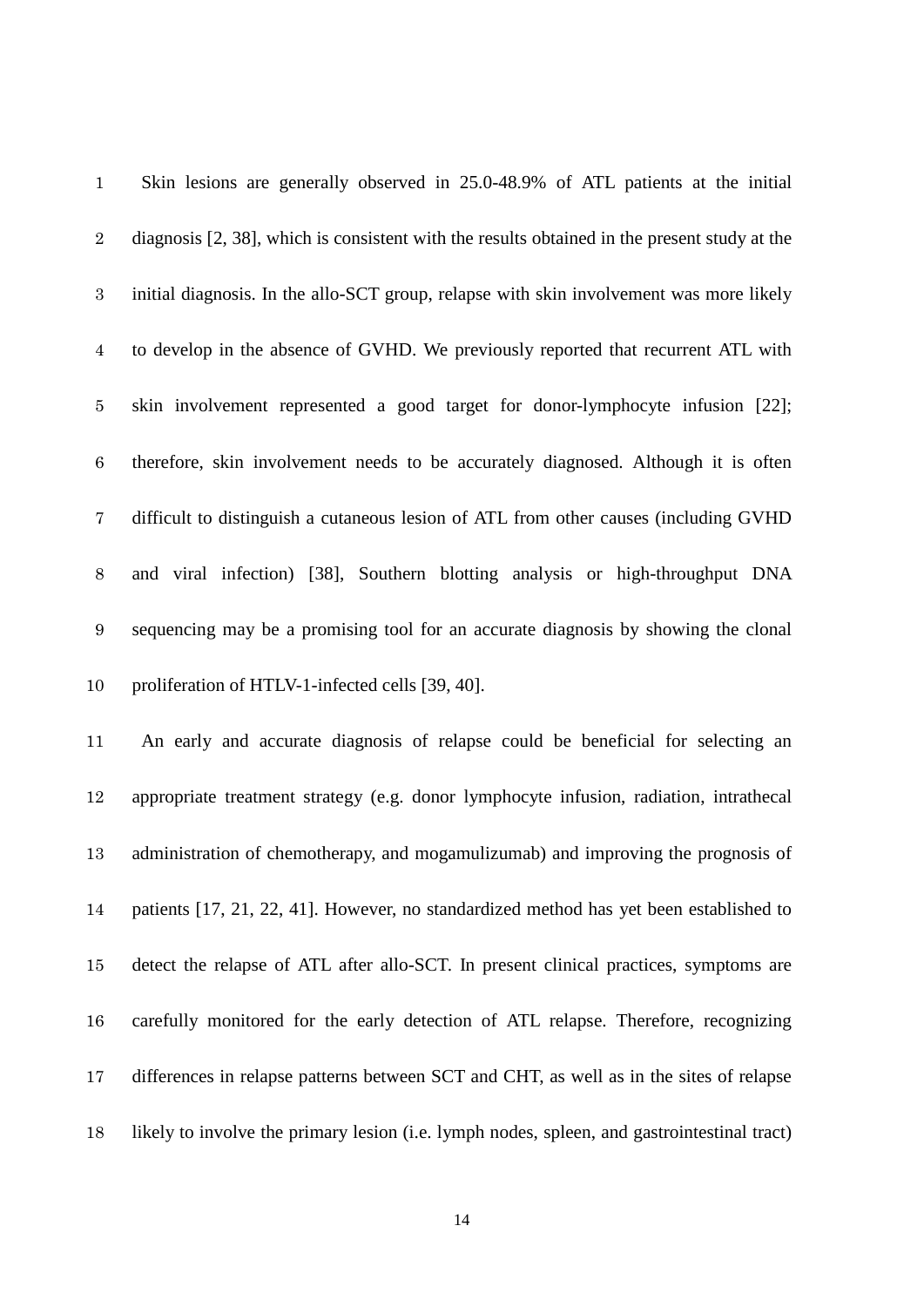and CNS as relapse only with new lesions, will be important. Diagnostic modalities for CNS involvement, such as lumbar puncture and diagnostic imaging, should be considered as soon as possible when neurological symptoms are noted in ATL patients, especially those with high-risk factors.

 The present study highlighted the clinical features of relapsed ATL in a retrospective cohort. However, the present study had several limitations. The number of patients in our study was relatively small and patient characteristics were highly heterogeneous. Moreover, selection bias was unavoidable in patients who underwent allo-SCT. Therefore, these factors may have affected the results obtained; therefore, the results presented here should be interpreted carefully and need to be confirmed in a larger study.

 In conclusion, we here demonstrated a lower rate of relapse in the peripheral blood and a higher rate of recurrent disease in new lesions only in post-transplant patients than in those receiving CHT. The optimal salvage treatment may be more effective, even for post-transplant patients, when the relapse of ATL is detected early and accurately; therefore, further clinical and experimental studies are needed to establish monitoring systems for patients with ATL.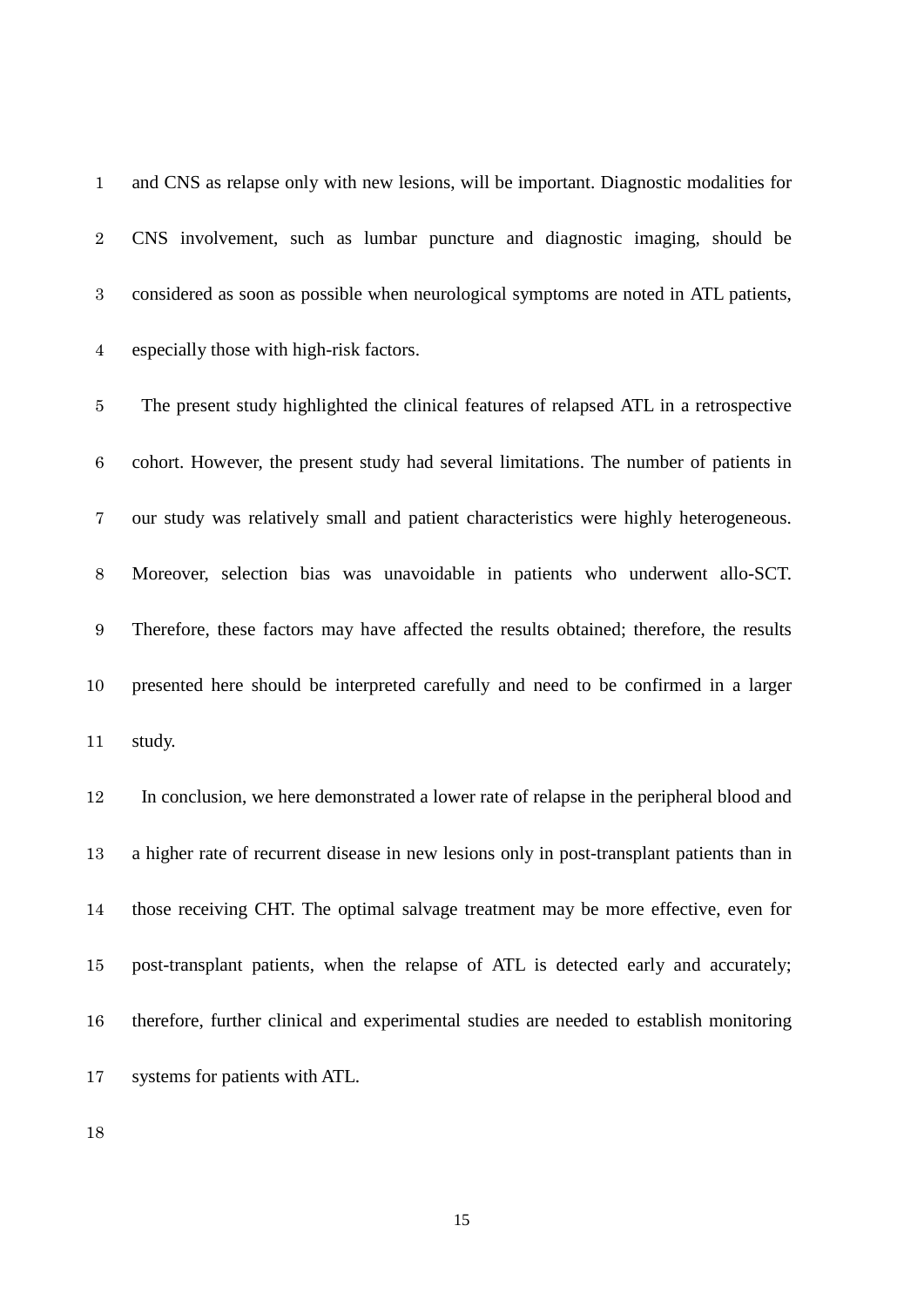## **Acknowledgments**

| $\overline{2}$   | The authors thank the hematologists at the Department of Hematology, Atomic Bomb       |
|------------------|----------------------------------------------------------------------------------------|
| $\boldsymbol{3}$ | Disease and Hibakusya Medicine Unit, Atomic Bomb Disease Institute, Nagasaki           |
| $\overline{4}$   | University Graduate School of Biomedical Sciences, for the diagnosis and treatment of  |
| $\bf 5$          | patients with ATL.                                                                     |
| $\,6$            | This study was supported in part by a Grant-in-Aid from the Ministry of Health and     |
| 7                | Welfare of Japan and a Grant-in-Aid from the Ministry of Education, Culture, Sports,   |
| $8\,$            | Science and Technology of Japan.                                                       |
| 9                |                                                                                        |
| 10               | <b>Authorship</b>                                                                      |
| 11               | Contribution: H.I., J.T., and Y. Miyazaki conceived and designed the study; H.I., H.   |
| 12               | Taniguchi, J.M., and Y. Miyazaki collected the data; H.I. and Y. Miyazaki analyzed the |
| 13               | data; H.I., S.H., and Y. Miyazaki performed the statistical analyses; H.I. and Y.      |
| 14               | Miyazaki wrote the manuscript, and created the figures and tables; and all authors     |
|                  |                                                                                        |

- critically reviewed the manuscript and read and approved the final version.
- Conflict-of-interest disclosure: The authors declare no competing financial interests.

Supplementary information is available at BMT's website.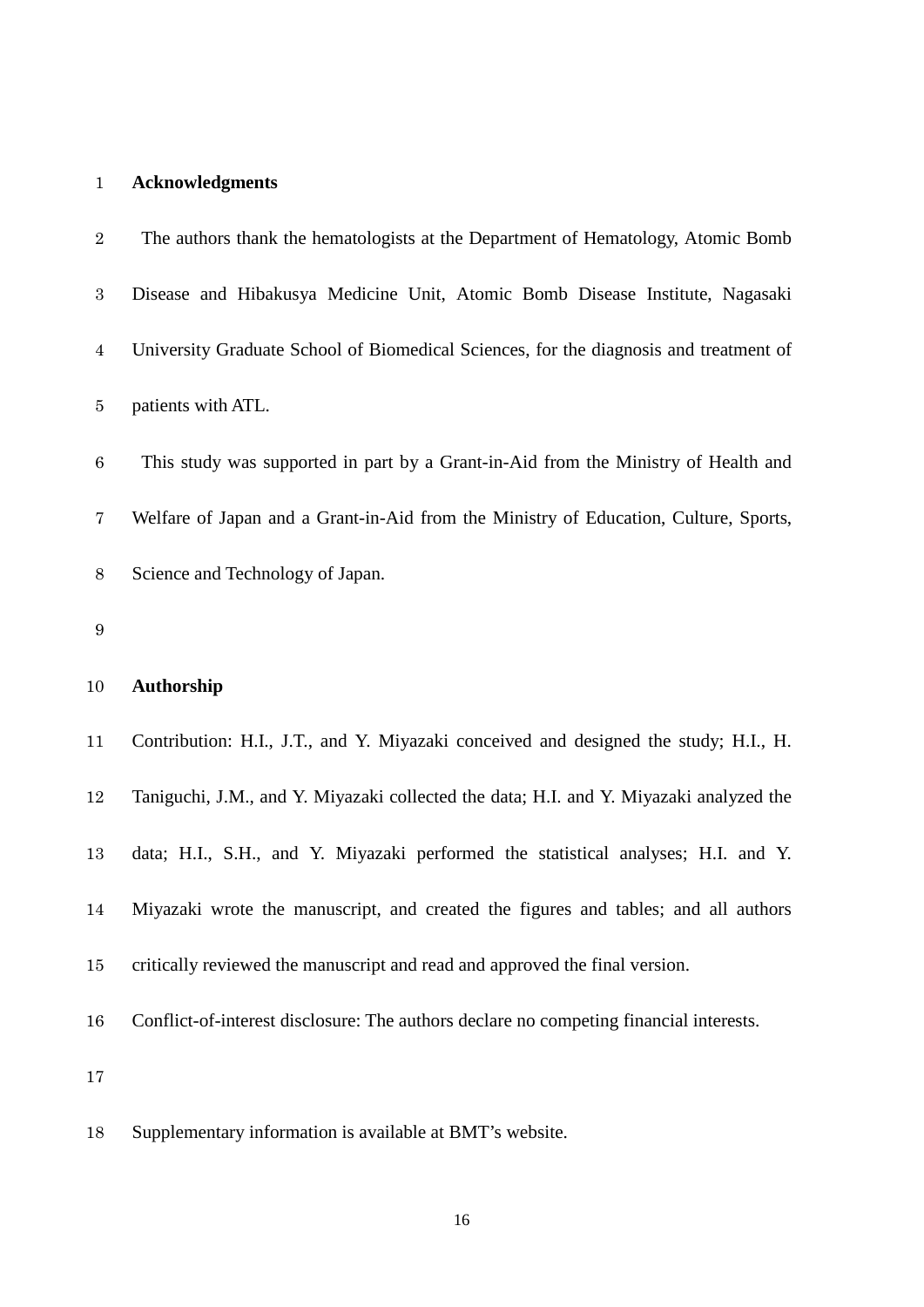| <b>References</b>                                                                       |
|-----------------------------------------------------------------------------------------|
| 1. Uchiyama T, Yodoi J, Sagawa K, Takatsuki K, Uchino H. Adult T-cell leukemia:         |
| clinical and hematologic features of 16 cases. Blood. 1977; 50(3): 481-492.             |
| 2. Shimoyama M. Diagnostic criteria and classification of clinical subtypes of adult    |
| T-cell leukaemia-lymphoma: A report from the Lymphoma Study Group (1984-87).            |
| Br J Haematol. 1991; 79(3): 428-437.                                                    |
| 3. Yamada Y, Tomonaga M, Fukuda H, Hanada S, Utsunomiya A, Tara M, et al. A new         |
| G-CSF-supported<br>combination chemotherapy,<br>$LSG15$ ,<br>for<br>adult<br>T-cell     |
| leukemia-lymphoma: Japan Clinical Oncology Group Study 9303. Br J Haematol.             |
| 2001; 113(2): 375-382.                                                                  |
| 4. Tsukasaki K, Utsunomiya A, Fukuda H, Shibata T, Fukushima T, Takatsuka Y, et al.     |
| <b>VCAP-AMP-VECP</b><br>compared with biweekly<br><b>CHOP</b><br>for<br>adult<br>T-cell |
| leukemia-lymphoma: Japan Clinical Oncology Group Study JCOG 9801. J Clin                |
| Oncol. 2007; 25(34): 5458-5464.                                                         |
| 5. Utsunomiya A, Miyazaki Y, Takatsuka Y, Hanada S, Uozumi K, Yashiki S, et al.         |
| Improved outcome of adult T cell leukemia/lymphoma with allogeneic hematopoietic        |
| stem cell transplantation. Bone Marrow Transplant. 2001; 27(1): 15-20.                  |
|                                                                                         |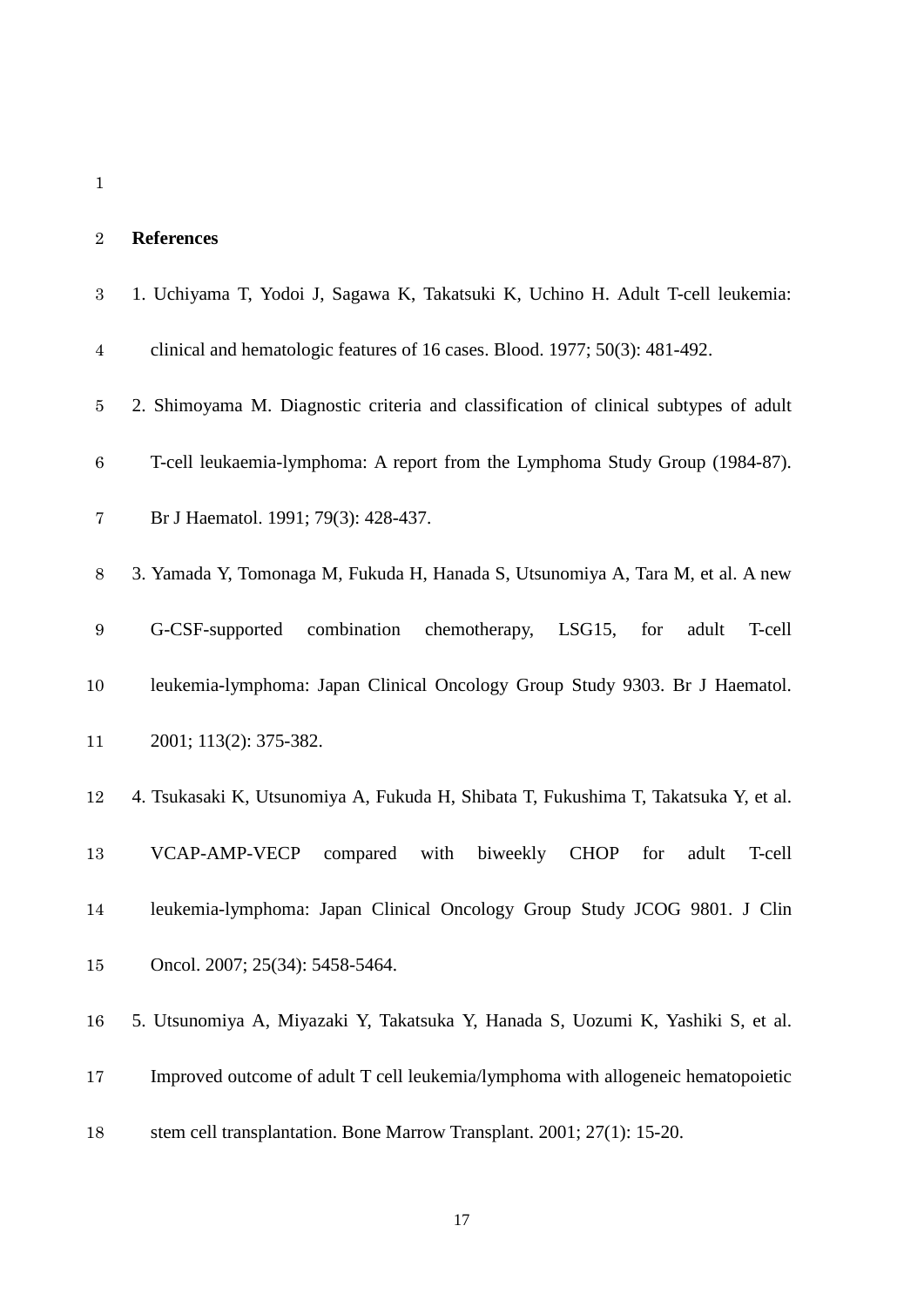| $\mathbf{1}$     | 6. Fukushima T, Miyazaki Y, Honda S, Kawano F, Moriuchi Y, Masuda M, et al.              |
|------------------|------------------------------------------------------------------------------------------|
| $\overline{2}$   | Allogeneic hematopoietic stem cell transplantation provides sustained long-term          |
| $\sqrt{3}$       | survival for patients with adult T-cell leukemia/lymphoma. Leukemia. 2005; 19(5):        |
| $\overline{4}$   | 829-834.                                                                                 |
| $\bf 5$          | 7. Okamura J, Utsunomiya A, Tanosaki R, Uike N, Sonoda S, Kannagi M, et al.              |
| $\,6\,$          | Allogeneic stem-cell transplantation with reduced intensity as novel immunotherapy       |
| $\overline{7}$   | and antiviral therapy for adult T-cell leukemia/lymphoma. Blood. 2005; 105(10):          |
| $8\,$            | 4143-4145.                                                                               |
| $\boldsymbol{9}$ | 8. Kato K, Kanda Y, Eto T, Muta T, Gondo H, Taniguchi S, et al. Allogeneic bone          |
| 10               | marrow transplantation from unrelated human T-cell leukemia virus-1-negative             |
| 11               | donors for adult T-cell leukemia/lymphoma: retrospective analysis of data from the       |
| 12               | Japan Marrow Donor Program. Biol Blood Marrow Transplant. 2007; 13(1): 90-99.            |
| 13               | 9. Hishizawa M, Kanda J, Utsunomiya A, Taniguchi S, Eto T, Moriuchi Y, et al.            |
| 14               | Transplantation of allogeneic hematopoietic stem cells for adult T-cell leukemia: a      |
| 15               | nationwide retrospective study. Blood. 2010; 116(8): 1369-1376.                          |
| 16               | 10. Ishida T, Hishizawa M, Kato K, Tanosaki R, Fukuda T, Taniguchi S, et al.             |
| 17               | Allogeneic<br>hematopoietic<br>cell<br>transplantation<br>for<br>T-cell<br>stem<br>adult |
| 18               | leukemia-lymphoma with special emphasis on preconditioning regimen: a nationwide         |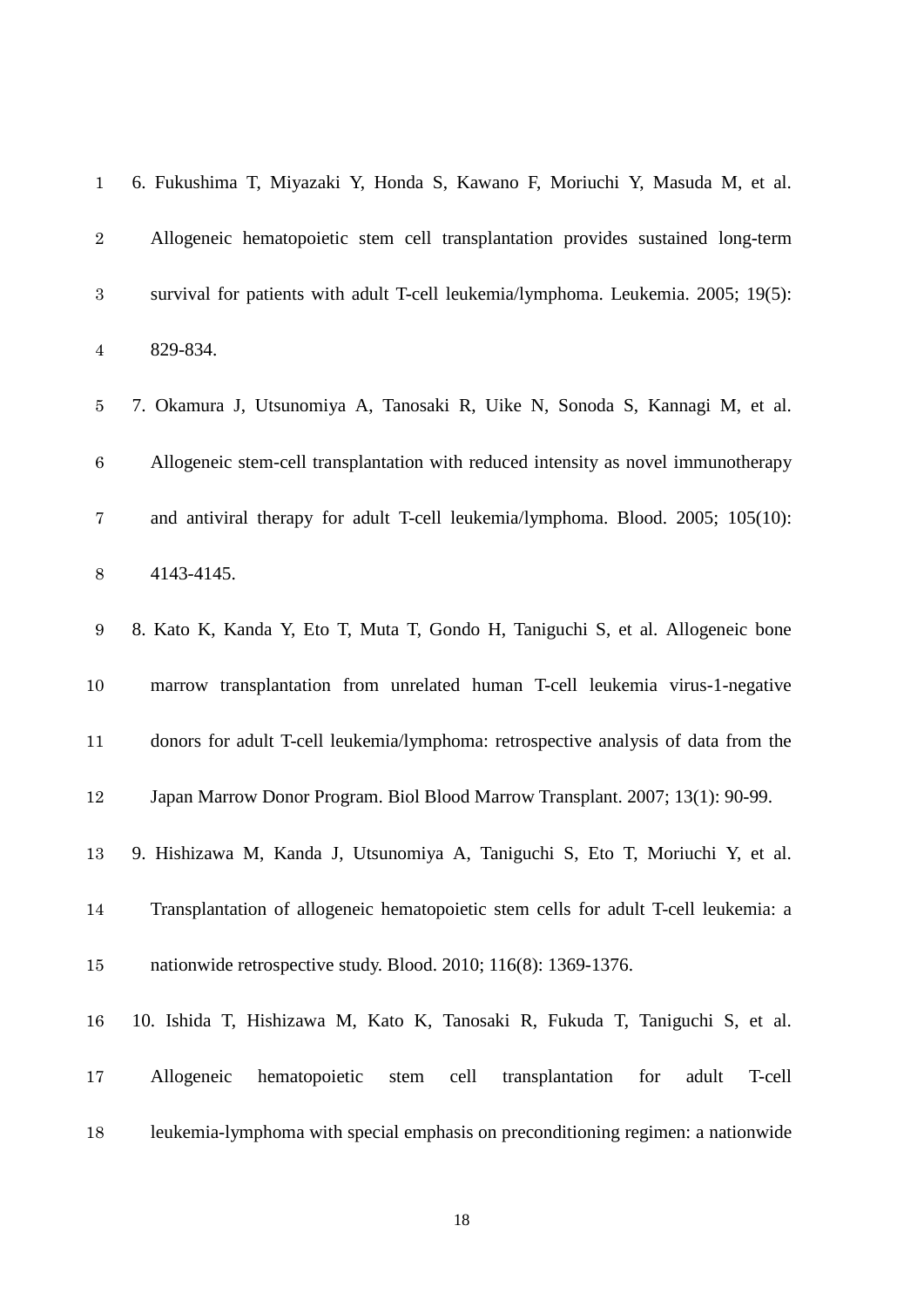| $\mathbf{1}$     | retrospective study. Blood. 2012(8); 120: 1734-1741.                                   |
|------------------|----------------------------------------------------------------------------------------|
| $\sqrt{2}$       | 11. Fukushima T, Itonaga H, Moriuchi Y, Yoshida S, Taguchi J, Imaizumi Y, et al.       |
| 3                | Feasibility of cord blood transplantation in chemosensitive<br>adult T-cell            |
| $\overline{4}$   | leukemia/lymphoma: a retrospective analysis of the Nagasaki Transplantation            |
| $\bf 5$          | Network. Int J Hematol. 2013; 97(4): 485-490.                                          |
| $\,6$            | 12. Yonekura K, Utsunomiya A, Takatsuka Y, Takeuchi S, Tashiro Y, Kanzaki T, et al.    |
| 7                | leukemia/lymphoma effect<br>Graft-versus-adult<br>T-cell<br>following<br>allogeneic    |
| $8\,$            | hematopoietic stem cell transplantation. Bone Marrow Transplant. 2008; 41(12):         |
| $\boldsymbol{9}$ | 1029-1035.                                                                             |
| 10               | 13. Shiratori S, Yasumoto A, Tanaka J, Shigematsu A, Yamamoto S, Nishio M, et al. A    |
| 11               | retrospective analysis of allogeneic hematopoietic stem cell transplantation for adult |
| 12               | leukemia/lymphoma<br>clinical<br>T<br>cell<br>(ATL):<br>of<br>impact                   |
| 13               | graft-versus-leukemia/lymphoma effect. Biol Blood Marrow Transplant. 2008;14(7):       |
| 14               | 817-823.                                                                               |
| 15               | 14. Choi I, Tanosaki R, Uike N, Utsunomiya A, Tomonaga M, Harada M, et al.             |
| 16               | Long-term outcomes after hematopoietic SCT for adult T-cell leukemia/lymphoma:         |
| 17               | results of prospective trials. Bone Marrow Transplant. 2011; 46(1): 116-118.           |
|                  |                                                                                        |

15. Kanda J, Hishizawa M, Utsunomiya A, Taniguchi S, Eto T, Moriuchi Y, et al. Impact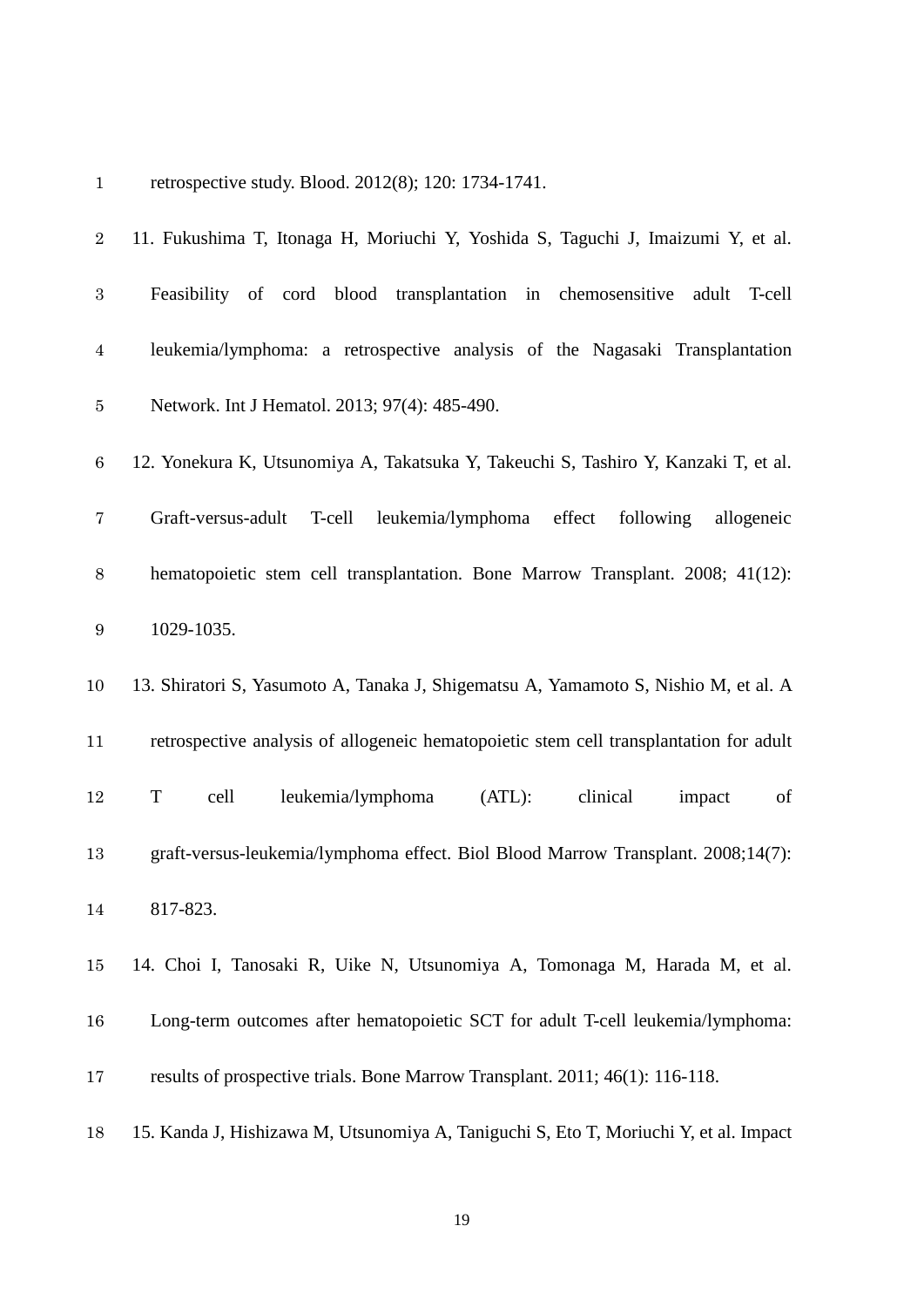| $\mathbf{1}$     | of graft-versus-host disease on outcomes after allogeneic hematopoietic cell          |
|------------------|---------------------------------------------------------------------------------------|
| $\sqrt{2}$       | transplantation for adult T-cell leukemia: a retrospective cohort study. Blood. 2012; |
| $\boldsymbol{3}$ | 119(9): 2141-2148.                                                                    |
| $\overline{4}$   | 16. Tanosaki R, Uike N, Utsunomiya A, Saburi Y, Masuda M, Tomonaga M, et al.          |
| $\bf 5$          | Allogeneic hematopoietic stem cell transplantation using reduced-intensity            |
| $\,6$            | conditioning for adult T-cell leukemia/lymphoma: impact of antithymoglobulin on       |
| $\bf 7$          | clinical outcome. Biol Blood Marrow Transplant. 2008; 14(6): 702-708.                 |
| $8\,$            | 17. Kamimura T, Miyamoto T, Kawano N, Numata A, Ito Y, Chong Y, et al. Successful     |
| $\boldsymbol{9}$ | treatment by donor lymphocyte infusion of adult T-cell leukemia/lymphoma relapse      |
| $10\,$           | following allogeneic hematopoietic stem cell transplantation. Int J Hematol. 2012;    |
| 11               | 95(6): 725-730.                                                                       |
| 12               | 18. Fukushima T, Taguchi J, Moriuchi Y, Yoshida S, Itonaga H, Ando K, et al.          |
| 13               | Allogeneic hematopoietic stem cell transplantation for ATL with central nervous       |
| 14               | system involvement: the Nagasaki transplant group experience. Int J Hematol. 2011;    |
| $15\,$           | 94(4): 390-394.                                                                       |
| 16               | 19. Itonaga H, Taguchi J, Fukushima T, Tsushima H, Sato S, Ando K, et al. Distinct    |
| 17               | clinical features of infectious complications in adult T cell leukemia/lymphoma       |
| 18               | patients after allogeneic hematopoietic stem cell transplantation: a retrospective    |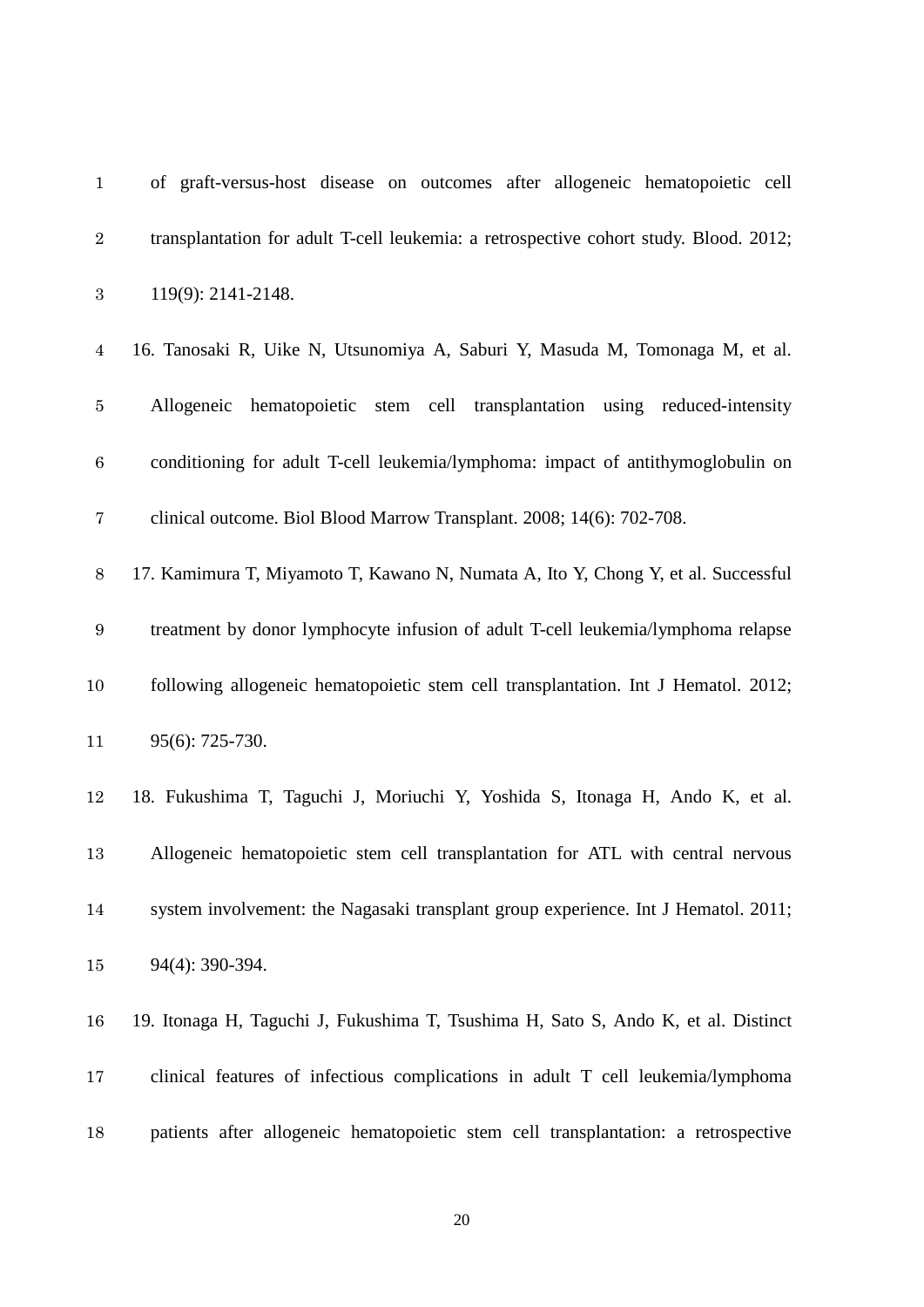| $\sqrt{2}$       | 19(4): 607-615.                                                                        |
|------------------|----------------------------------------------------------------------------------------|
| $\boldsymbol{3}$ | 20. Shigematsu A, Kobayashi N, Yasui H, Shindo M, Kakinoki Y, Koda K, et al. High      |
| $\overline{4}$   | level of serum soluble interleukin-2 receptor at transplantation predicts poor outcome |
| $\bf 5$          | of allogeneic stem cell transplantation for adult T cell leukemia. Biol Blood Marrow   |
| $\,6$            | Transplant. 2014; 20(6): 801-805.                                                      |
| 7                | 21. Simone CB 2nd, Morris JC, Stewart DM, Urquhart NE, Janik JE, Kreitman RJ, et al.   |
| $8\,$            | radiation therapy for the management of patients with HTLV-1-associated adult T-cell   |
| $\boldsymbol{9}$ | leukemia/lymphoma. Blood. 2012; 120(9): 1816-1819.                                     |
| 10               | 22. Itonaga H, Tsushima H, Taguchi J, Fukushima T, Taniguchi H, Sato S, et al.         |
| 11               | Treatment of relapsed adult T-cell leukemia/lymphoma after allogeneic hematopoietic    |
| 12               | stem cell transplantation: the Nagasaki Transplant Group experience. Blood. 2013;      |
| 13               | 121(1):219-225.                                                                        |
| 14               | 23. Yamada Y. Phenotypic and functional analysis of leukemic cells from 16 patients    |
| 15               | with adult T-cell leukemia/lymphoma. Blood. 1983; 61(1): 192-199.                      |
| 16               | 24. Takasaki Y, Iwanaga M, Imaizumi Y, Tawara M, Joh T, Kohno T, et al. Long-term      |
| 17               | study of indolent adult T-cell leukemia-lymphoma. Blood. 2010; 115(22): 4337-4343.     |
| 18               | 25. Tsukasaki K, Hermine O, Bazarbachi A, Ratner L, Ramos JC, Harrington W Jr, et al.  |

analysis in the Nagasaki transplant group. Biol Blood Marrow Transplant. 2013;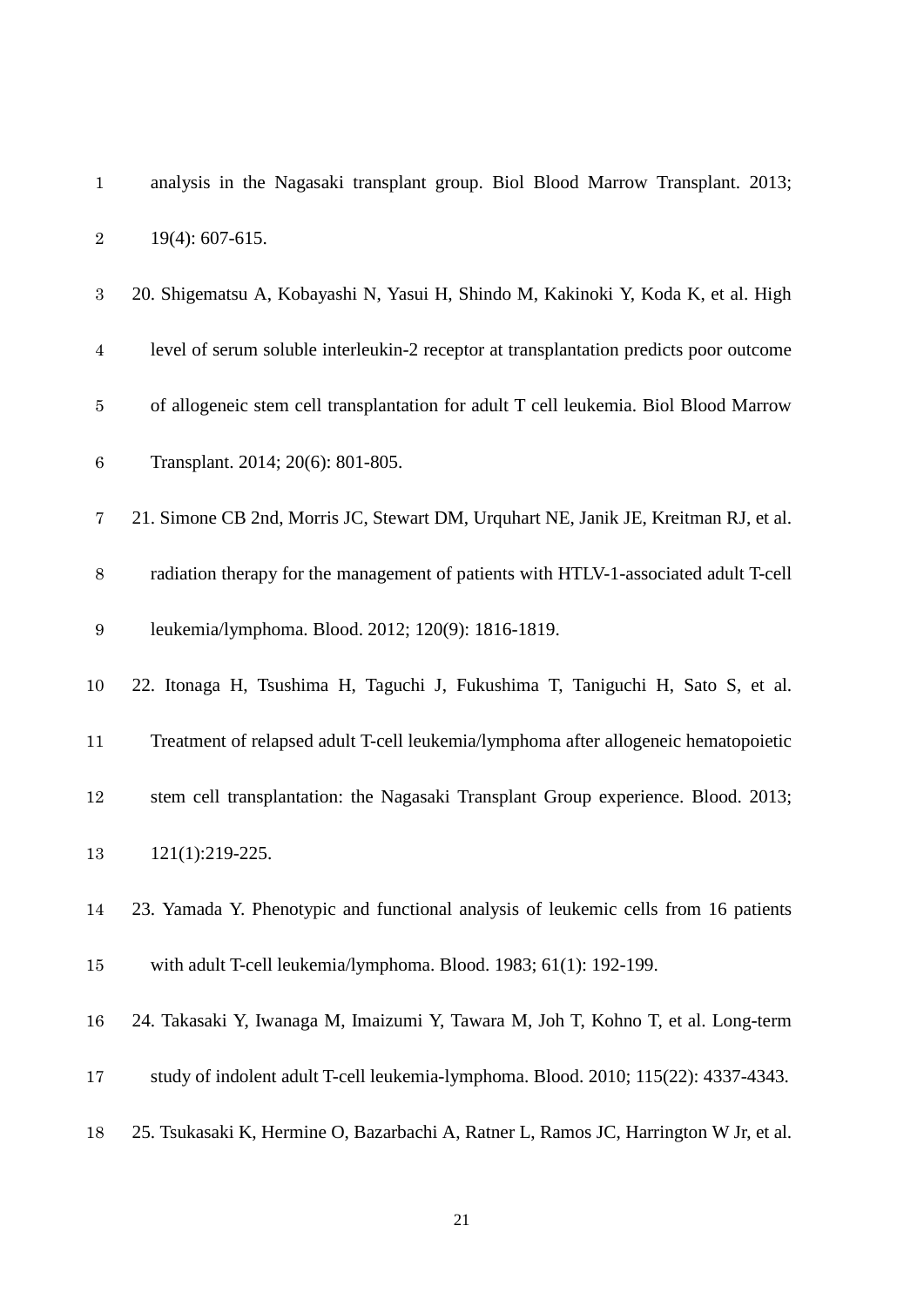| $\mathbf{1}$     | Definition, prognostic factors, treatment, and response criteria of adult T-cell        |
|------------------|-----------------------------------------------------------------------------------------|
| $\sqrt{2}$       | leukemia-lymphoma: A proposal from an international consensus meeting. J Clin           |
| $\boldsymbol{3}$ | Oncol. 2009; 27(3): 453-459.                                                            |
| $\overline{4}$   | 26. Przepiorka D, Weisdorf D, Martin P, Klingemann HG, Beatty P, Hows J, et al. 1994    |
| $\bf 5$          | Consensus conference on acute GVHD grading. Bone Marrow Transplant. 1995;               |
| $\,6\,$          | $15(6)$ : 825-828.                                                                      |
| $\overline{7}$   | 27. Filipovich AH, Weisdorf D, Pavletic S, Socie G, Wingard JR, Lee SJ, et al. National |
| $8\,$            | Institutes of Health consensus development project on criteria for clinical trials in   |
| $\boldsymbol{9}$ | chronic graft-versus-host disease: I. Diagnosis and Staging Working Group report.       |
| 10               | Biol Blood Marrow Transplant. 2005; 11(12): 945-956.                                    |
| 11               | 28. Katsuya H, Yamanaka T, Ishitsuka K, Utsunomiya A, Sasaki H, Hanada S, et al.        |
| 12               | Prognostic index for acute- and lymphoma-type adult T-cell leukemia/lymphoma. J         |
| 13               | Clin Oncol. 2012; 30(14): 1635-1640.                                                    |
| 14               | 29. Giralt S, Ballen K, Rizzo D, Bacigalupo A, Horowitz M, Pasquini M, et al.           |
| 15               | Reduced-intensity conditioning regimen workshop: defining the dose spectrum.            |
| 16               | Report of a workshop convened by the center for international blood and marrow          |
| 17               | transplant research. Biol Blood Marrow Transplant. 2009; 15(3): 367-369.                |
| 18               | 30. Major prognostic factors of patients with adult T-cell leukemia-lymphoma: a         |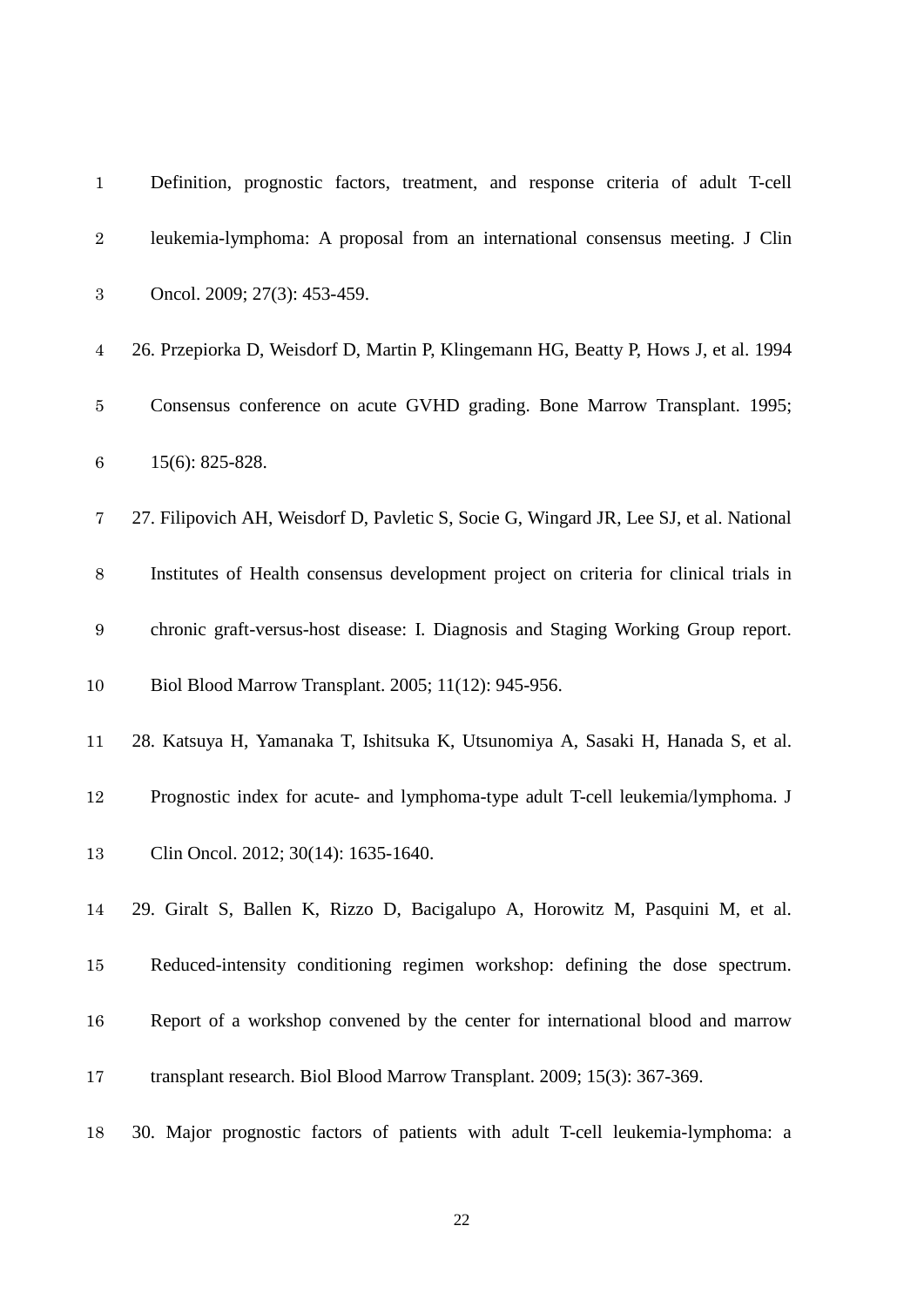| $\mathbf{1}$     | Study<br>Group<br>$(1984-1987)$ .<br>study.<br>Lymphoma<br>Res.<br>cooperative<br>Leuk |
|------------------|----------------------------------------------------------------------------------------|
| $\boldsymbol{2}$ | 1991;15(2-3):81-90.                                                                    |
| $\boldsymbol{3}$ | 31. Yoshihara S, Ikegame K, Kaida K, Taniguchi K, Kato R, Inoue T, et al. Incidence of |
| $\overline{4}$   | extramedullary relapse after haploidentical SCT for advanced AML/myelodysplastic       |
| $\bf 5$          | syndrome. Bone Marrow Transplant. 2012; 47(5): 669-676.                                |
| $\,6$            | 32. Potenza L, Luppi M, Riva G, Morselli M, Ferrari A, Imovilli A, et al. Isolated     |
| 7                | extramedullary relapse after autologous bone marrow transplantation for acute          |
| $8\,$            | myeloid leukemia: case report and review of the literature. Am J Hematol. 2006;        |
| $\boldsymbol{9}$ | $81(1): 45-50.$                                                                        |
| 10               | 33. Choi SJ, Lee JH, Lee JH, Kim S, Seol M, Lee YS, et al. Treatment of relapsed acute |
| 11               | myeloid leukemia after allogeneic bone marrow transplantation with chemotherapy        |
| 12               | followed by G-CSF-primed donor leukocyte infusion: a high incidence of isolated        |
| 13               | extramedullary relapse. Leukemia. 2004; 18(11): 1789-1797.                             |
| 14               | 34. Yoshihara S, Ando T, Ogawa H. Extramedullary relapse of acute myeloid leukemia     |
| 15               | after allogeneic hematopoietic stem cell transplantation: an easily overlooked but     |
| 16               | significant pattern of relapse. Biol Blood Marrow Transplant. 2012; 18(12):            |
| 17               | 1800-1807.                                                                             |

35. Itoyama T, Chaganti RS, Yamada Y, Tsukasaki K, Atogami S, Nakamura H, et al.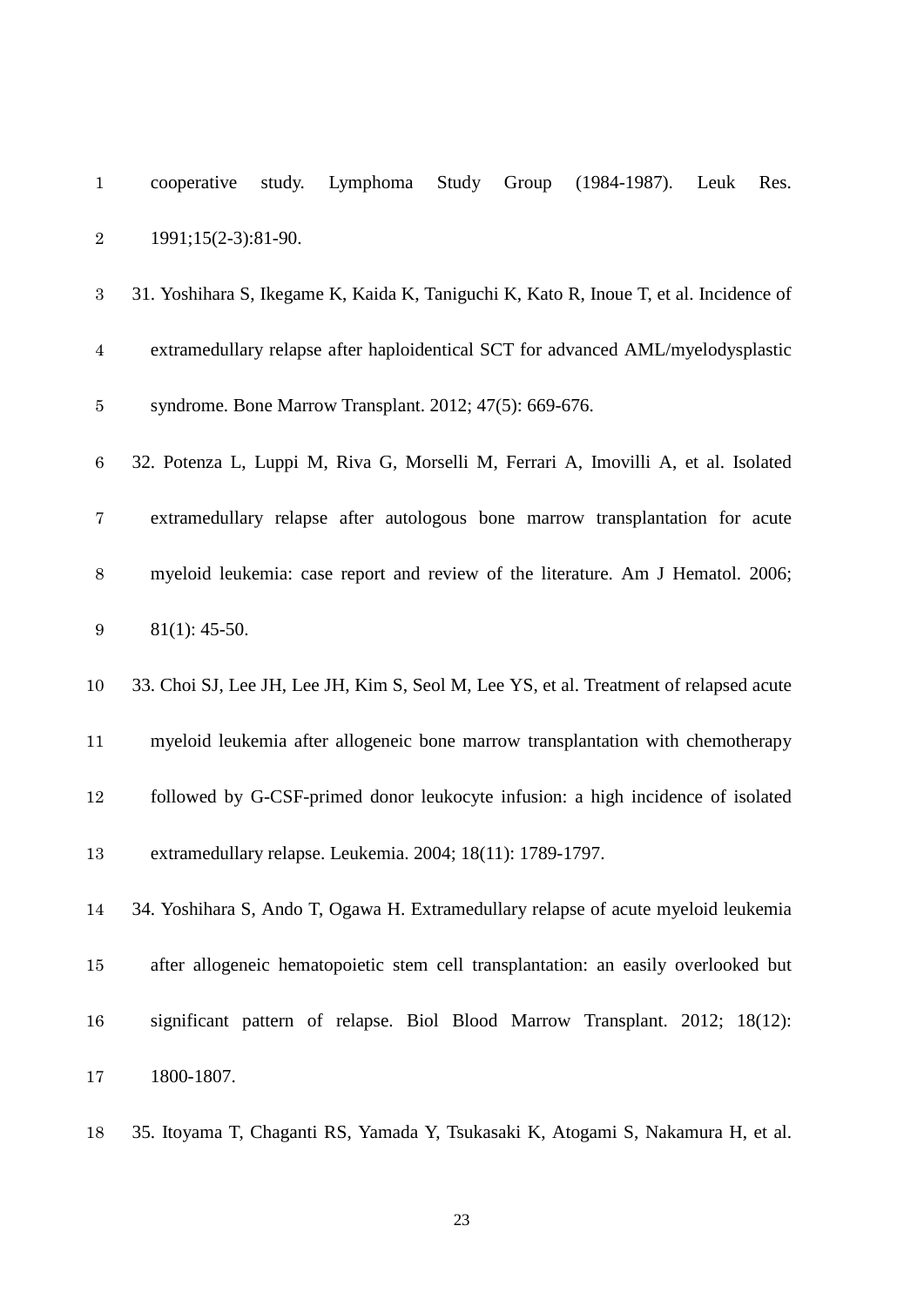| $\mathbf{1}$     | Cytogenetic analysis of 50 cases from the human T-cell leukemia virus type-1          |
|------------------|---------------------------------------------------------------------------------------|
| $\sqrt{2}$       | endemic area, Nagasaki. Blood. 2001; 97(11): 3612-3620.                               |
| $\,3$            | 36. Imaizumi Y, Murota H, Kanda S, Hishikawa Y, Koji T, Taguchi T, et al. Expression  |
| $\overline{4}$   | of the c-Met proto-oncogene and its possible involvement in liver invasion in adult   |
| $\bf 5$          | T-cell leukemia. Clin Cancer Res. 2003; 9(1): 181-187.                                |
| $\,6\,$          | 37. Tsukasaki K, Krebs J, Nagai K, Tomonaga M, Koeffler HP, Bartram CR, Jauch A.      |
| $\overline{7}$   | Comparative genomic hybridization analysis in adult T-cell leukemia/lymphoma:         |
| $8\,$            | correlation with clinical course. Blood. 2001;97(12):3875-3881.                       |
| $\boldsymbol{9}$ | 38. Yamaguchi T, Ohshima K, Karube K, Tutiya T, Kawano R, Suefuji H, et al.           |
| 10               | Clinicopathological features of cutaneous lesions of adult T-cell leukemia/lymphoma.  |
| 11               | Br J Dermatol. 2005; 152(1): 76-81.                                                   |
| 12               | 39. Cook LB, Melamed A, Niederer H, Valganon M, Laydon D, Foroni L, et al. The role   |
| 13               | of HTLV-1 clonality, proviral structure, and genomic integration site in adult T-cell |
| 14               | leukemia/lymphoma. Blood. 2014;123(25):3925-3931.                                     |
| 15               | 40. Firouzi S, López Y, Suzuki Y, Nakai K, Sugano S, Yamochi T, Watanabe T.           |
| 16               | Development and validation of a new high-throughput method to investigate the         |
| 17               | clonality of HTLV-1-infected cells based on provirus integration sites. Genome Med.   |
| 18               | 2014;6(6):46.                                                                         |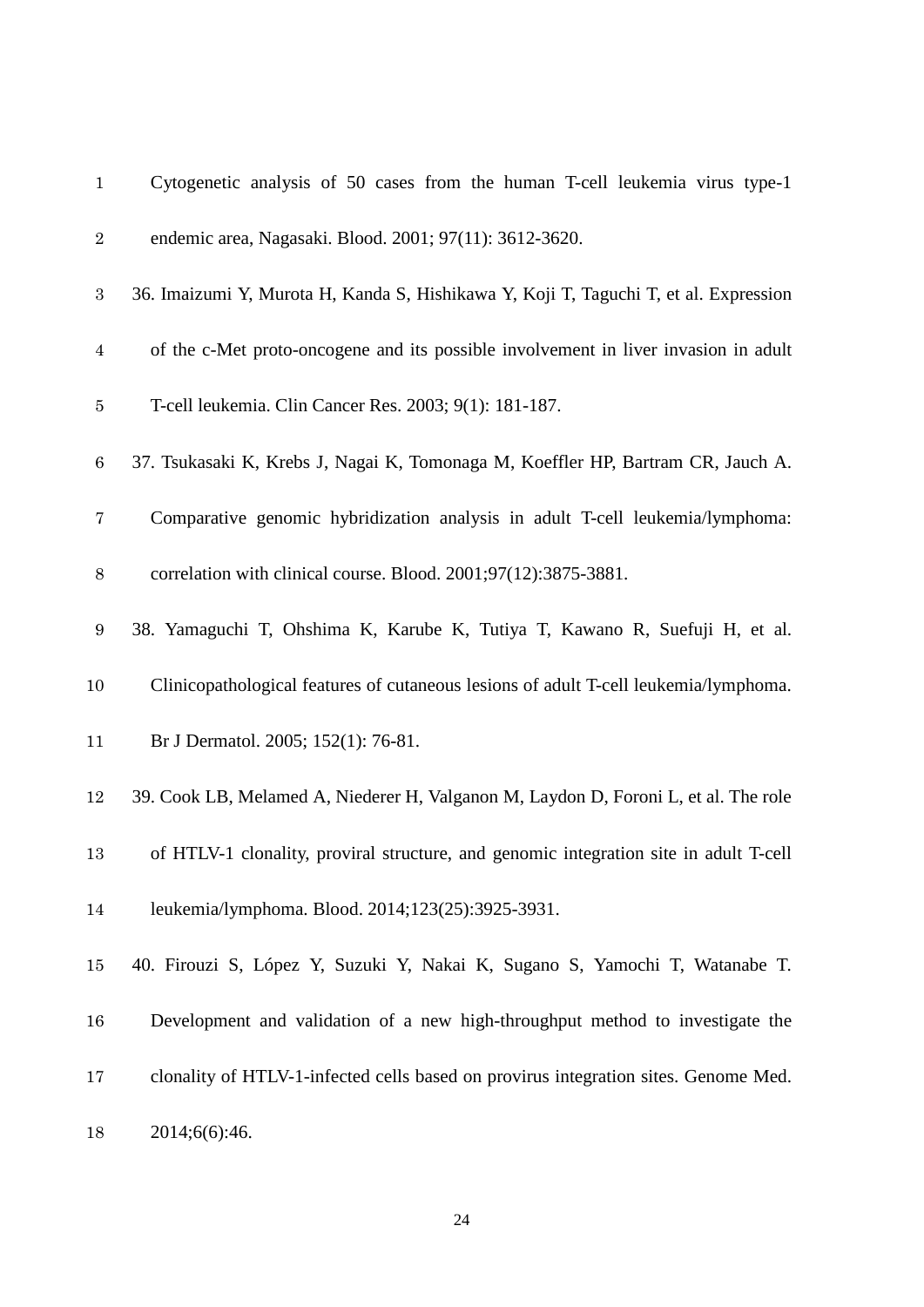| $\mathbf{1}$     | 41. Ishida T, Joh T, Uike N, Yamamoto K, Utsunomiya A, Yoshida S, et al.                  |
|------------------|-------------------------------------------------------------------------------------------|
| $\sqrt{2}$       | Defucosylated anti-CCR4 monoclonal antibody (KW-0761) for relapsed adult T-cell           |
| $\rm 3$          | leukemia-lymphoma: a multicenter phase II study. J Clin Oncol. 2012; 30(8):               |
| $\overline{4}$   | 837-842.                                                                                  |
| $\bf 5$          |                                                                                           |
| $\,6\,$          | <b>Figure Legends</b>                                                                     |
| $\bf 7$          | <b>Figure 1. Patient flow diagram</b>                                                     |
| $8\,$            | We retrospectively analyzed patients who relapsed after the first complete remission at 3 |
| $\boldsymbol{9}$ | institutions in Nagasaki prefecture between 1997 and 2011. Of these patients, 30 and 49   |
| 10               | patients relapsed after allogeneic hematopoietic stem cell transplantation (allo-SCT) and |
| 11               | chemotherapy (CHT), respectively.                                                         |
| 12               |                                                                                           |
| 13               | Figure 2. Relapse pattern regarding primary and new lesions.                              |
| 14               | Relapse with a new lesion only was more likely to be observed in the allo-SCT group       |
| 15               | than in the CHT group $(P=.022)$ .                                                        |
| 16               |                                                                                           |
| 17               | Figure 3. Overall survival rates after relapse.                                           |
| 18               | The estimated overall survival rates after relapse were 16.7% and 3.0% at 3 years in      |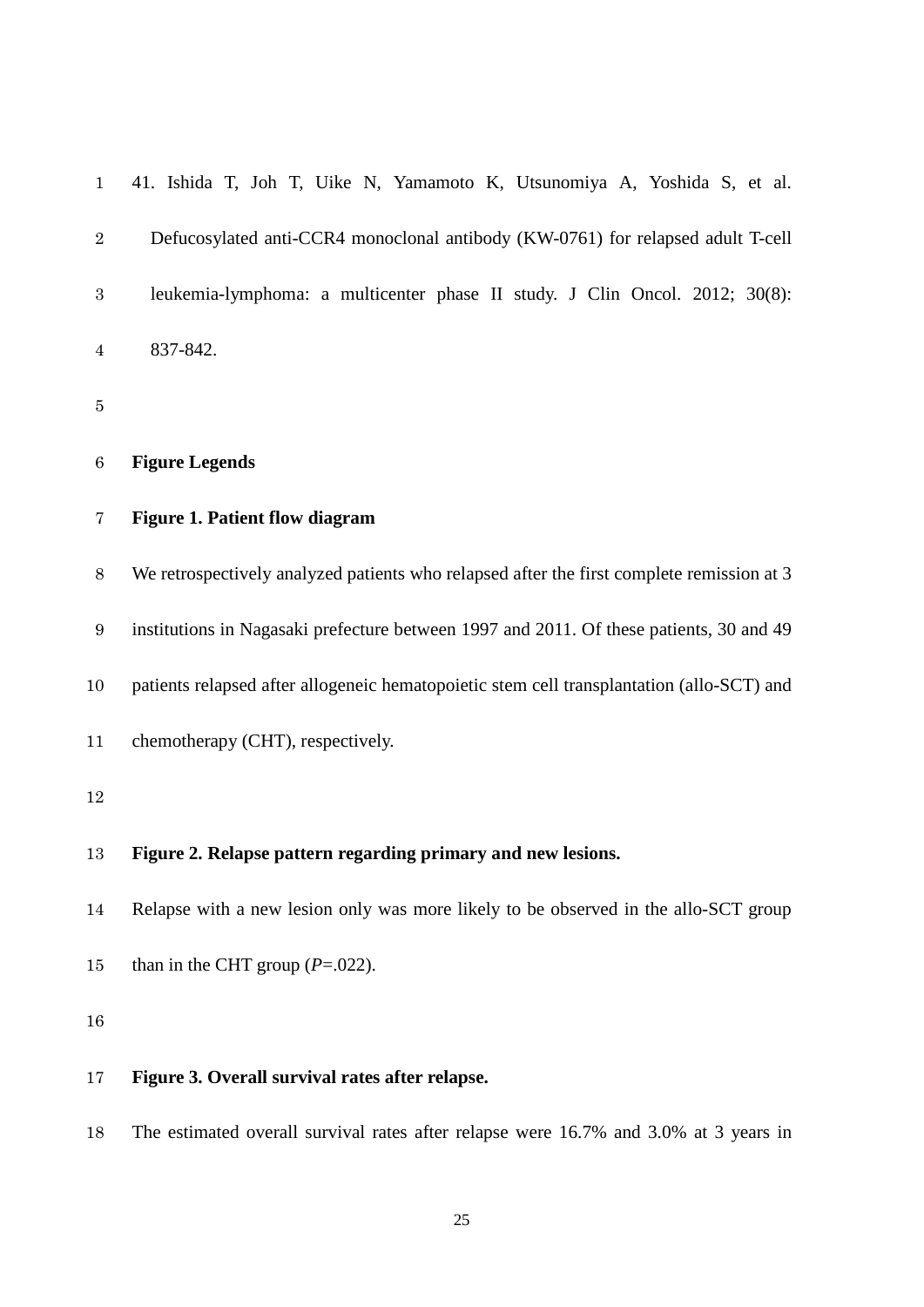patients who relapsed after allo-SCT and CHT, respectively.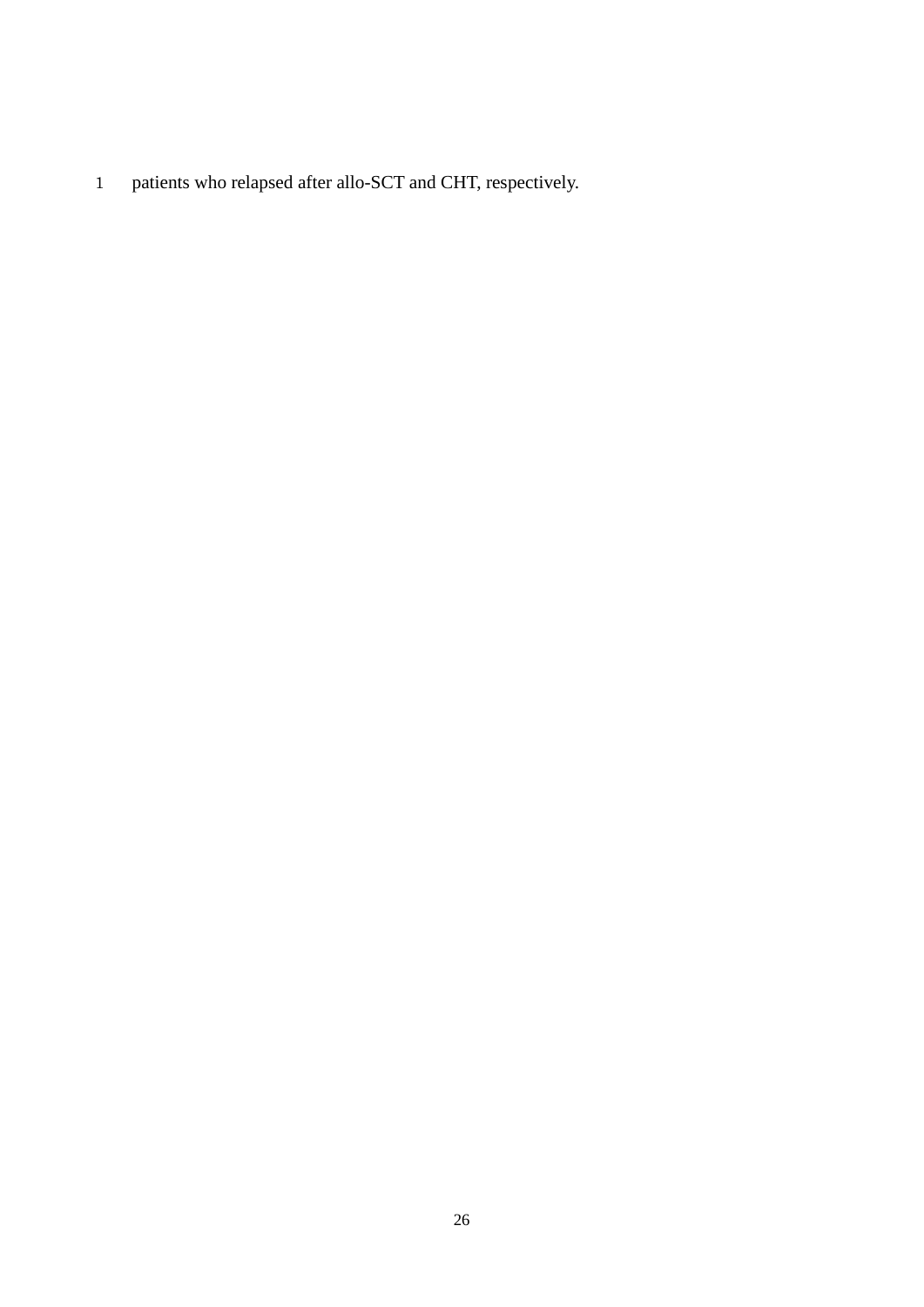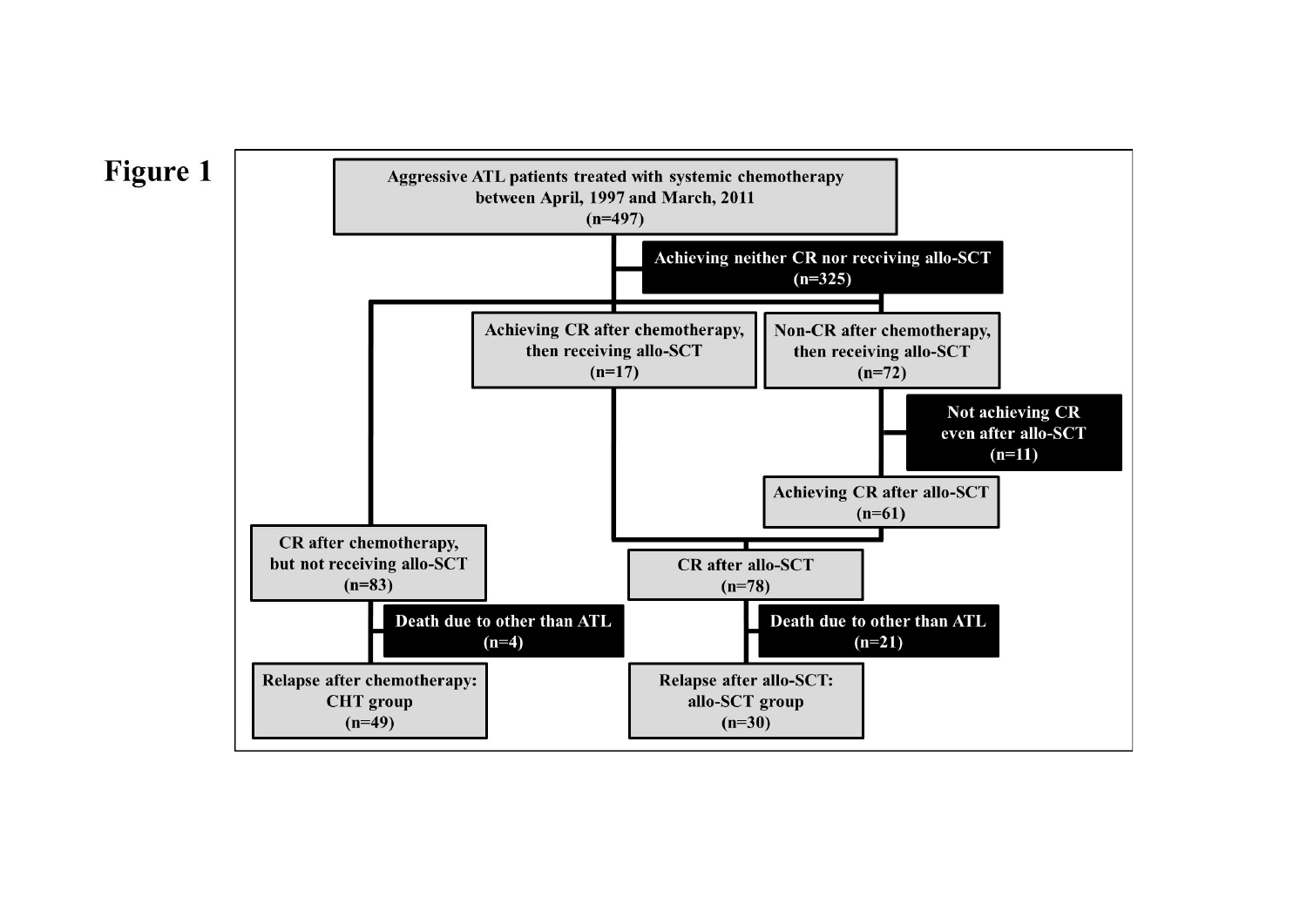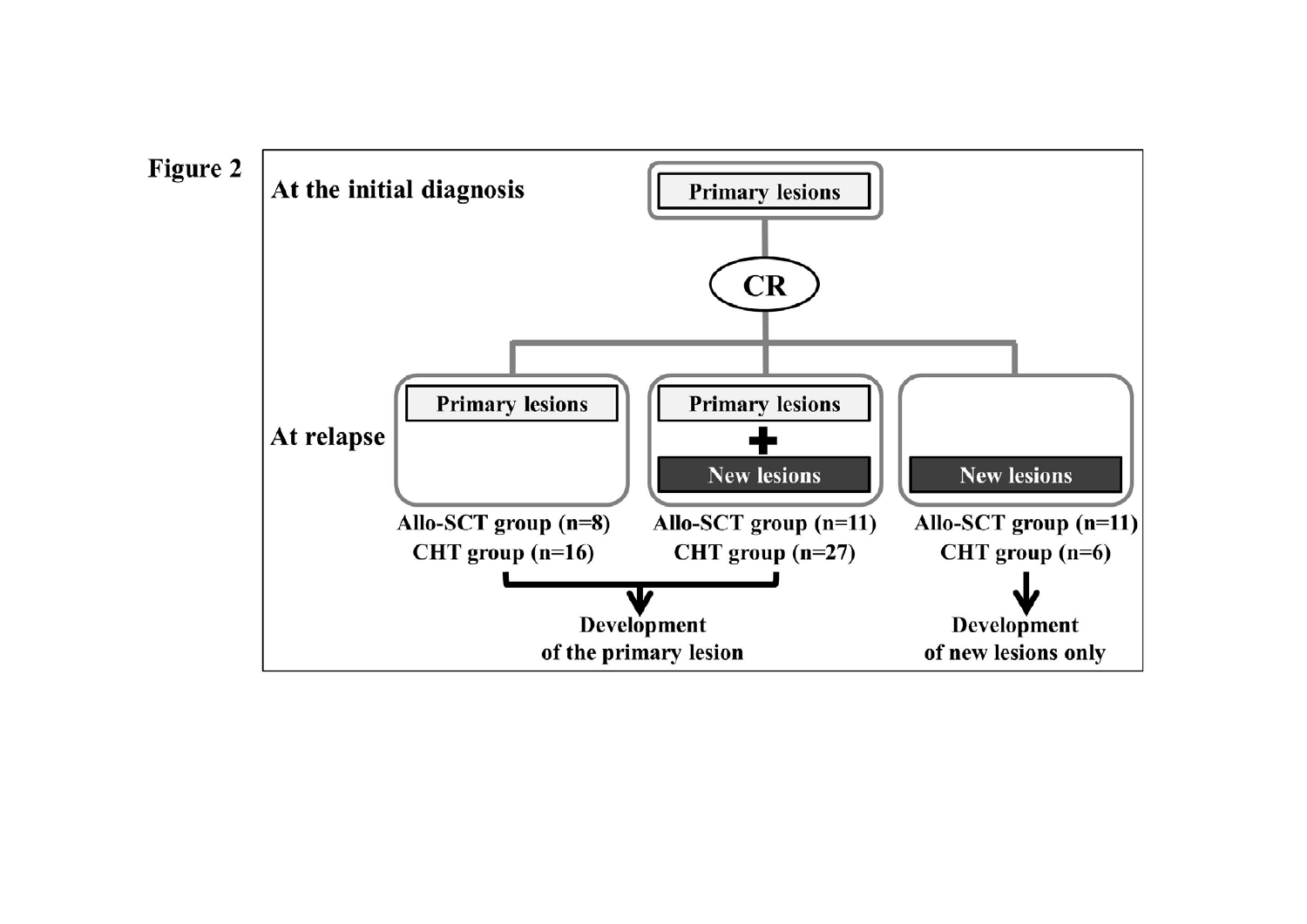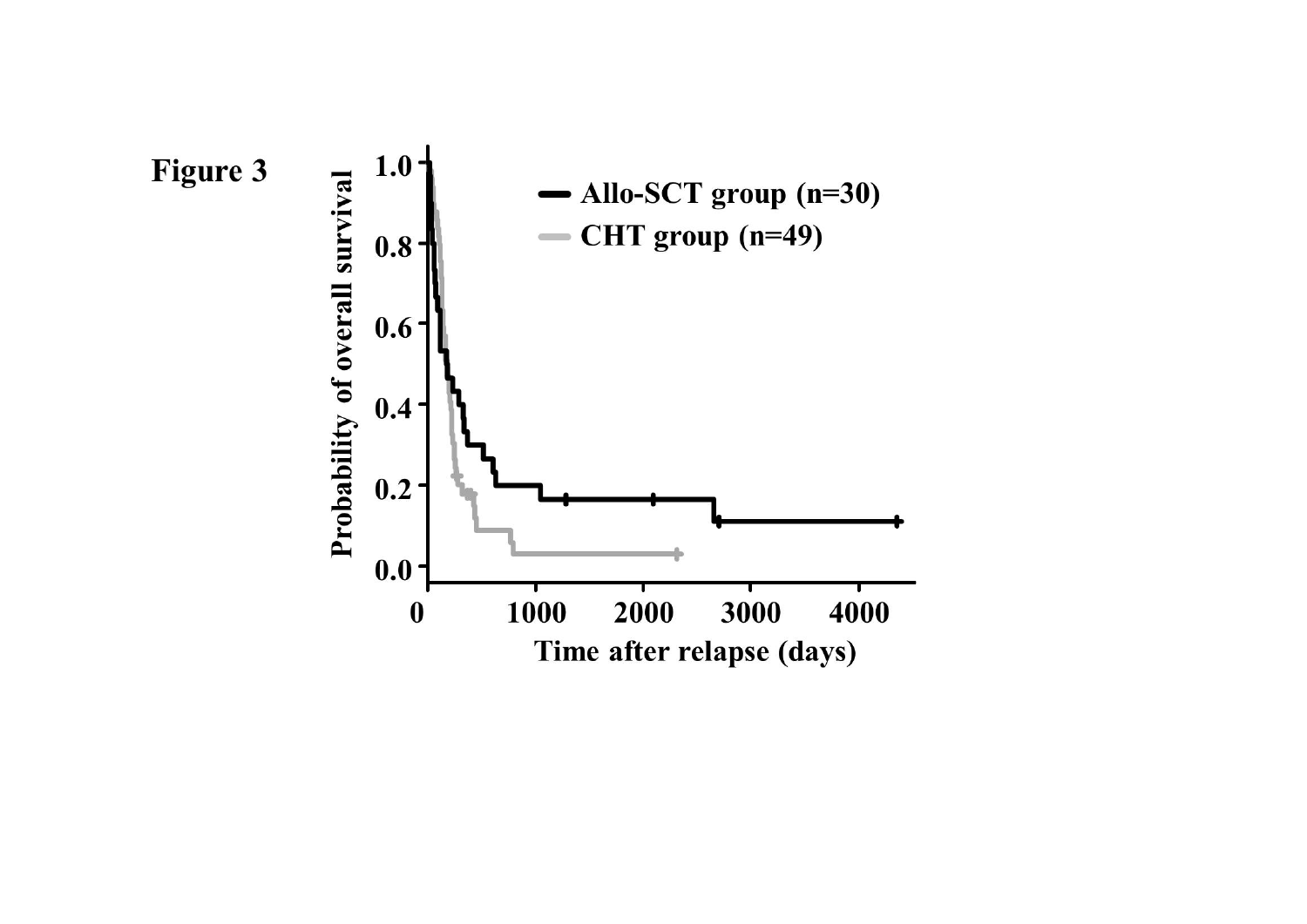## 1 Table 1. Patient characteristics

| Characteristics                    | Allo-SCT group          | CHT group                | P-value |
|------------------------------------|-------------------------|--------------------------|---------|
| No. of patients                    | 30                      | 49                       |         |
| Median age at diagnosis, y         | 51                      | 64                       | < 0.001 |
|                                    | $(range, 33-65)$        | (range, 40-83)           |         |
| Sex, n                             |                         |                          | 0.163   |
| Male                               | 13                      | 30                       |         |
| Female                             | 17                      | 19                       |         |
| Subtype of ATL at diagnosis, n     |                         |                          | 0.935   |
| Acute type                         | 25                      | 41                       |         |
| Lymphoma type                      | $\overline{4}$          | $\tau$                   |         |
| Unfavorable chronic type           | 1                       | $\mathbf{1}$             |         |
| WBC, $\times 10^9$ /L              | 9,800                   | 8,500                    | 0.959   |
|                                    | $(range, 4,000-80,000)$ | $(range, 4,400-179,500)$ |         |
|                                    | 11                      | $\overline{4}$           |         |
| Abnormal lymphocyte count,<br>$\%$ | $(range, 0-94)$         | $(range, 0-91)$          | 0.953   |
|                                    | 3.9                     | 4.0                      |         |
| Serum ALB, g/dL                    | $(range, 2.6-5.4)$      | $(range, 2-4.6)$         | 0.346   |
|                                    | 13                      | 14                       |         |
| BUN, mg/dL                         | $(range, 7-30)$         | $(range, 5-47)$          | 0.377   |
|                                    | 593                     | 451                      |         |
| LDH, IU/mL                         | $(range, 119-1561)$     | (range, 161-3309)        | 0.473   |
|                                    | 14300                   | 9730                     |         |
| sIL-2R, U/mL                       | $(range, 1823-128000)$  | $(range, 397-114000)$    | 0.396   |
| Presence of hypercalcemia, n       |                         |                          | 0.802   |
| Yes                                | 10                      | 14                       |         |
| No                                 | 20                      | 35                       |         |
| Ann Arbor stage, n                 |                         |                          | 0.644   |
| $\rm I$ - $\rm II$                 | $\mathbf{1}$            | $\overline{4}$           |         |
| $\text{III}$ - $\text{IV}$         | 29                      | 45                       |         |
| ECOG PS, n                         |                         |                          | 0.643   |
| $0 - 1$                            | 17                      | 24                       |         |
| $2 - 4$                            | 13                      | 25                       |         |
| ATL-PI, n                          |                         |                          | 0.273   |
| Low score                          | 12                      | 10                       |         |
| Intermediate score                 | 11                      | 26                       |         |
| High score                         | $\sqrt{2}$              | 5                        |         |
| Unknown                            | 5                       | 8                        |         |
| Year of initial chemotherapy, n    |                         |                          | 0.609   |
| 1997 - 2003                        | 9                       | 12                       |         |
| $2004 - 2010$                      | 21                      | 37                       |         |
|                                    |                         |                          |         |
| Initial chemotherapy, n            |                         |                          | 0.316   |
| VCAP-AMP-VECP-based                | 24                      | 44                       |         |
| CHOP-based                         | 6                       | 5                        |         |
| IT before CR, n                    |                         |                          | 0.519   |
| Yes                                | 27                      | 41                       |         |
| N <sub>o</sub>                     | 3                       | 8                        |         |
| Interval from last treatment to    | 130                     | 49                       | 0.009   |
| relapse, day                       | (range, 31-3073)        | (range, 9-2060)          |         |
| Interval from CR to relapse, day   | 135                     | 238                      | 0.235   |
|                                    | (range, 31-3490)        | (range, 28-2060)         |         |

2 Abbreviations: allo-SCT indicates allogeneic hematopoietic stem cell transplantation; CHT,

3 chemotherapy; ATL, adult T-cell leukemia-lymphoma; WBC, white blood cell; ALB, albumin; BUN,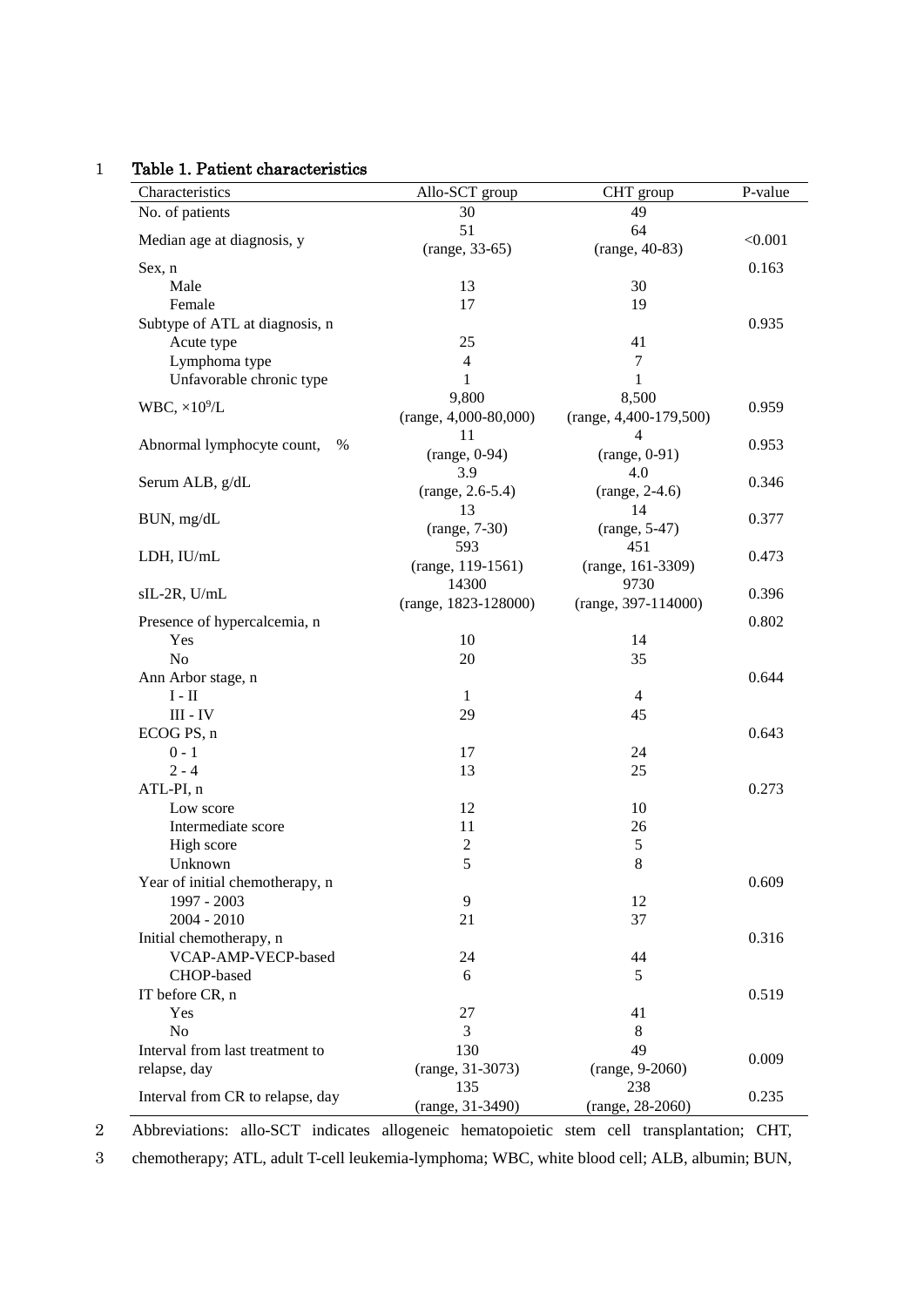| $\mathbf{1}$     | blood urea nitrogen; LDH, lactate dehydrogenase; sIL-2R, soluble interleukin-2 receptor; PS,           |
|------------------|--------------------------------------------------------------------------------------------------------|
| $\sqrt{2}$       | performance status; ATL-PI, a prognostic index for acute- and lymphoma-type ATL; VCAP,                 |
| $\boldsymbol{3}$ | vincristine, cyclophosphamide, doxorubicin, and predonisone; AMP, doxorubicin, ranimustine, and        |
| $\overline{4}$   | predonisone; VECP, vindesine, etoposide, carboplatin, and predonisone; CHOP, cyclophosphamide,         |
| $\bf 5$          | doxorubicin, vincristine, and predonisone; IT, intrathecal administration of cytarabine, methotrexate, |
| $\,6$            | and predonisone; CR, complete remission.                                                               |
| $\overline{7}$   |                                                                                                        |
| $8\,$            |                                                                                                        |
| 9                |                                                                                                        |
| 10               |                                                                                                        |
| 11               |                                                                                                        |
| 12               |                                                                                                        |
| 13               |                                                                                                        |
| 14               |                                                                                                        |
| $15\,$           |                                                                                                        |
| 16               |                                                                                                        |
| 17               |                                                                                                        |
| 18               |                                                                                                        |
| 19               |                                                                                                        |
| 20               |                                                                                                        |
| 21               |                                                                                                        |
| 22               |                                                                                                        |
| 23               |                                                                                                        |
| 24               |                                                                                                        |
| 25               |                                                                                                        |
| 26               |                                                                                                        |
| $27\,$           |                                                                                                        |
| 28               |                                                                                                        |
| 29               |                                                                                                        |
| 30               |                                                                                                        |
| 31               |                                                                                                        |
| 32               |                                                                                                        |
| 33               |                                                                                                        |
| 34               |                                                                                                        |
| 35               |                                                                                                        |
| 36               |                                                                                                        |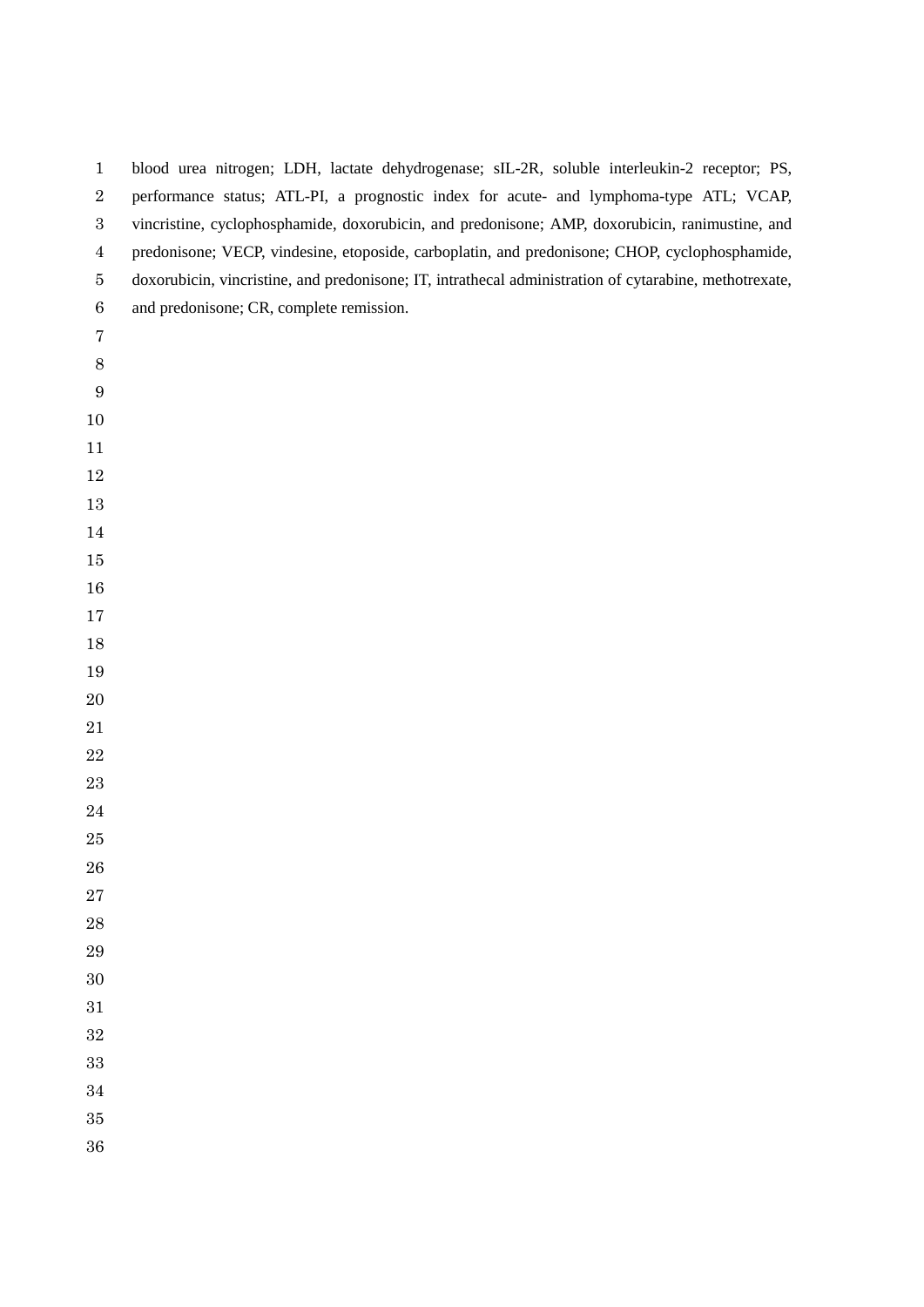## 1 Table 2. Transplant procedure

| Characteristics                   | No. of patients in the allo-SCT group |
|-----------------------------------|---------------------------------------|
| Conditioning regimen              |                                       |
| Myeloablative                     |                                       |
| TBI-regimen                       | 11                                    |
| Non TBI-regimen                   | $\overline{4}$                        |
| Reduced intensity myeloablative   | 15                                    |
| GVHD prophylaxis                  |                                       |
| Cyclosporine A                    | 4                                     |
| Tacrolimus                        | 4                                     |
| Cyclosporine $A + sMTX$           | 13                                    |
| $Tacrolimus + sMTX$               | 9                                     |
| Donor type                        |                                       |
| HLA-matched related donor         | 16                                    |
| Alternative donor                 | 14                                    |
| HLA matching                      |                                       |
| 0 mismatched loci                 | 22                                    |
| 1 mismatched locus                | 2                                     |
| 2 mismatched loci                 | 6                                     |
| Source of stem cells              |                                       |
| Bone marrow                       | 16                                    |
| Peripheral blood stem cell        | 7                                     |
| Cord blood                        | 7                                     |
| Anti-HTLV-1 antibody of the donor |                                       |
| Positive*                         | 6                                     |
| Negative                          | 24                                    |
| Disease status at allo-SCT        |                                       |
| <b>CR</b>                         | 9                                     |
| <b>PR</b>                         | 8                                     |
| Other                             | 13                                    |
| <b>Acute GVHD</b>                 |                                       |
| Absent                            | 15                                    |
| Grade I                           | 3                                     |
| Grade II-IV                       | 12                                    |
| Chronic GVHD                      |                                       |
| Absent                            | 19                                    |
| Limited type                      | $\mathbf{1}$                          |
| Extensive type                    | $\mathfrak s$                         |

2 \* Peripheral blood mononuclear cells in these donors were subjected to Southern blot analysis to

3 examine the monoclonal integration of the HTLV-1 provirus into the genome, and all 6 donors were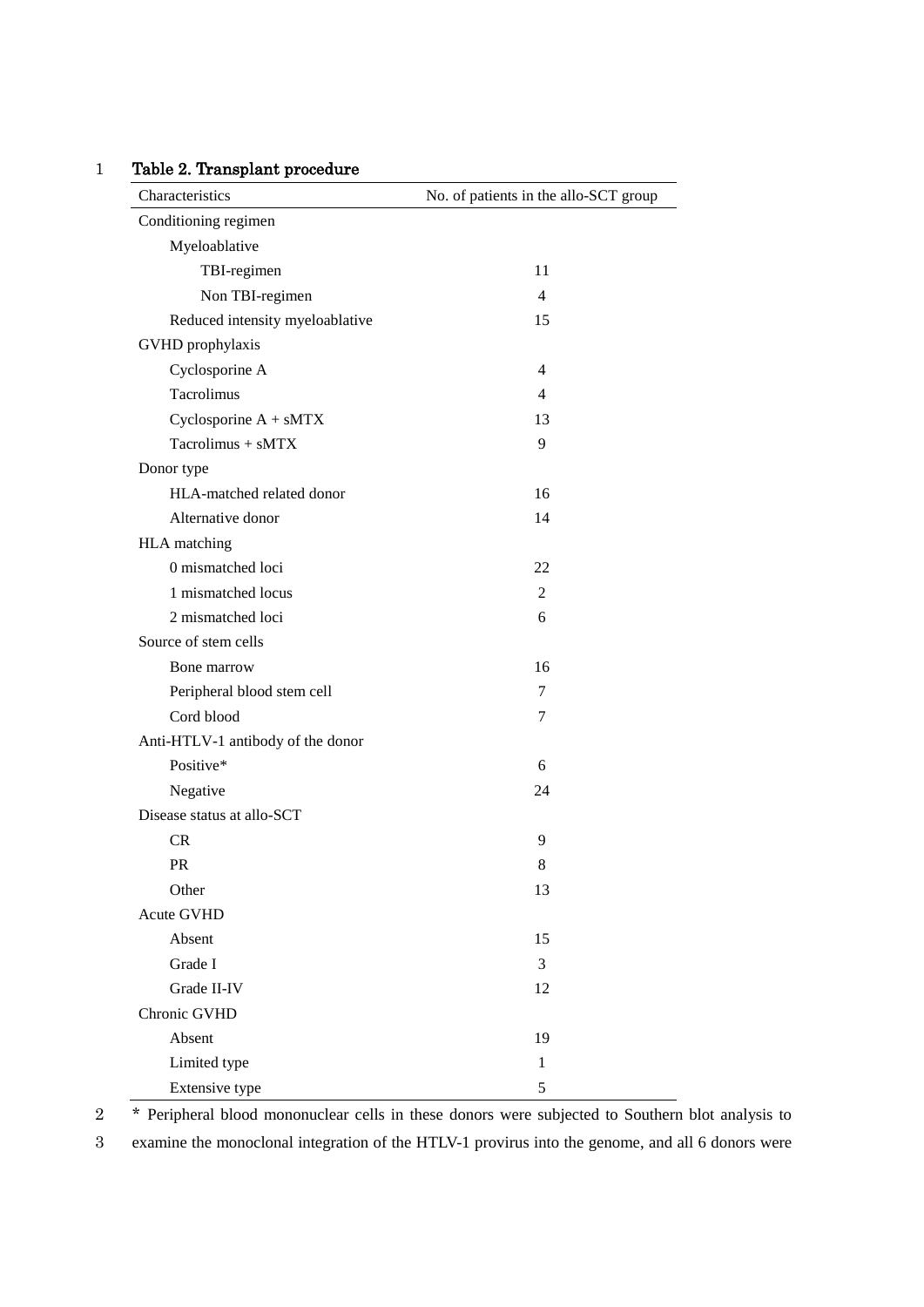| confirmed to be the carriers of HTLV-1. |  |  |
|-----------------------------------------|--|--|
|                                         |  |  |

Abbreviations: TBI indicates total body irradiation; GVHD, graft-versus-host disease;

|  |  | sMTX, short-term methotrexate; HTLV-1, human T-cell lymphotropic virus type I; PR, partial |  |  |  |  |  |  |  |
|--|--|--------------------------------------------------------------------------------------------|--|--|--|--|--|--|--|
|--|--|--------------------------------------------------------------------------------------------|--|--|--|--|--|--|--|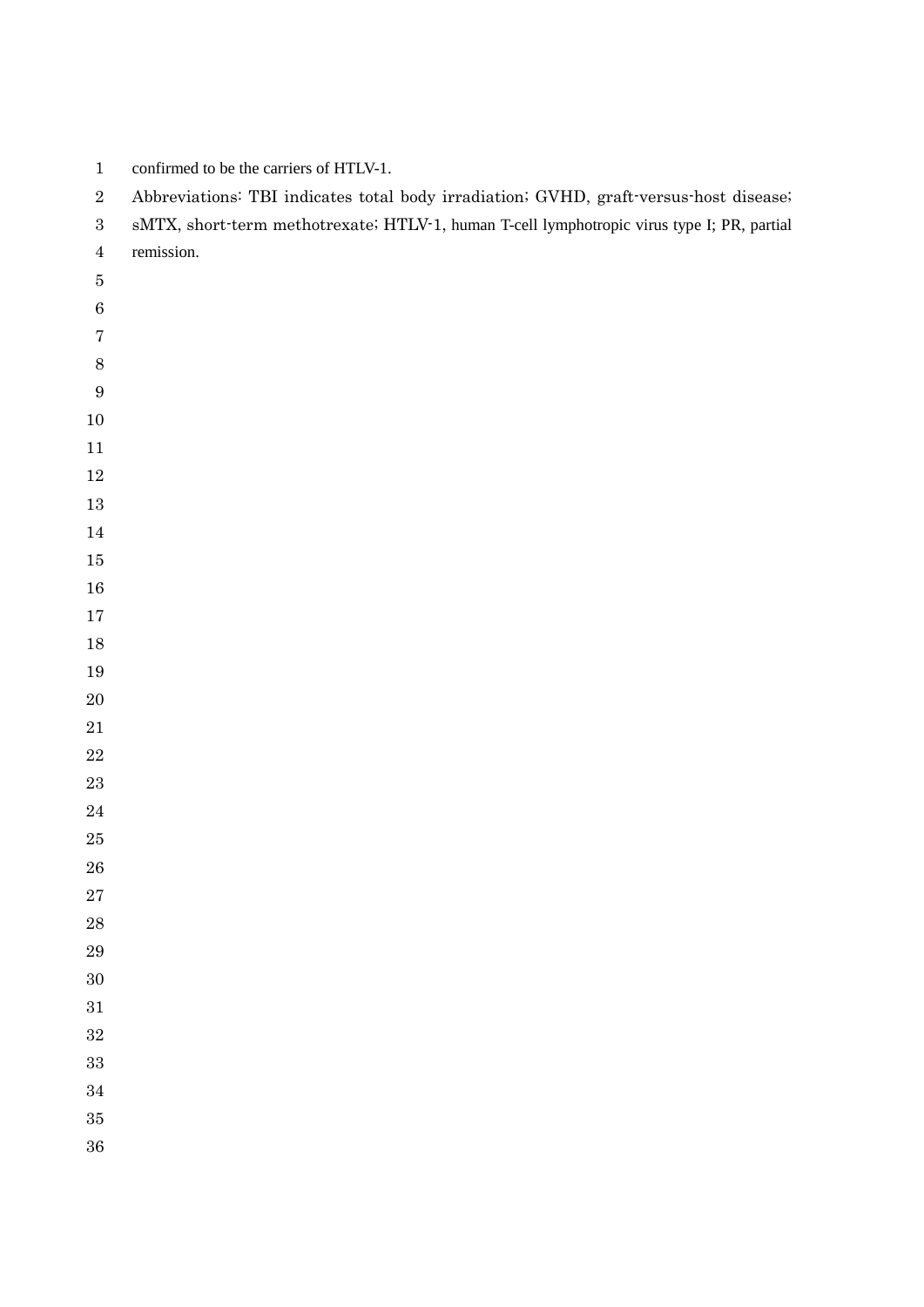|                                                          | At the initial diagnosis                             |                                                 |         | At relapse                                           |                                                 |         |  |
|----------------------------------------------------------|------------------------------------------------------|-------------------------------------------------|---------|------------------------------------------------------|-------------------------------------------------|---------|--|
| Tumor lesion                                             | Allo-SCT group<br>$(n=30)$<br>No. of patients $(\%)$ | CHT group<br>$(n=49)$<br>No. of patients $(\%)$ | P-value | Allo-SCT group<br>$(n=30)$<br>No. of patients $(\%)$ | CHT group<br>$(n=49)$<br>No. of patients $(\%)$ | P-value |  |
| Abnormal lymphocytes<br>(25%)<br>in the peripheral blood | $(53.3\%)$<br>16                                     | $(44.9\%)$<br>22                                | 0.495   | 4 $(13.3\%)$                                         | 25<br>$(51.0\%)$                                | < 0.001 |  |
| Skin                                                     | $(43.3\%)$<br>13                                     | $(24.5\%)$<br>12                                | 0.138   | $(30.0\%)$<br>9.                                     | $(28.6\%)$<br>14                                | 1.000   |  |
| Lung                                                     | 3<br>$(10.0\%)$                                      | 3<br>$(6.1\%)$                                  | 0.668   | $(10.0\%)$<br>3                                      | 4 $(8.2\%)$                                     | 1.000   |  |
| Lymph node                                               | $(70.0\%)$<br>21                                     | $(89.7\%)$<br>44                                | 0.035   | (36.7%)<br>11                                        | 26<br>$(53.1\%)$                                | 0.172   |  |
| Liver                                                    | $(20.0\%)$<br>6                                      | 13<br>$(26.5\%)$                                | 0.595   | $(6.7\%)$<br>$\overline{2}$                          | 9<br>$(18.7\%)$                                 | 0.191   |  |
| Spleen                                                   | $(23.3\%)$<br>$\tau$                                 | $(22.4\%)$<br>11                                | 0.792   | 2 $(6.7\%)$                                          | 10<br>$(20.4\%)$                                | 0.119   |  |
| <b>CNS</b>                                               | 3<br>$(10.0\%)$                                      | 3 <sup>7</sup><br>$(6.1\%)$                     | 0.668   | 6 $(20.0\%)$                                         | 7(14.3%)                                        | 0.543   |  |
| Bone                                                     | $(3.3\%)$                                            | 3 <sup>7</sup><br>$(6.1\%)$                     | 1.000   | 3 $(10.0\%)$                                         | 3 $(6.1\%)$                                     | 0.668   |  |
| Ascites                                                  | $(6.7\%)$<br>$\overline{2}$                          | $(8.2\%)$<br>$\overline{4}$                     | 1.000   | $1(3.3\%)$                                           | 3 $(6.1\%)$                                     | 1.000   |  |
| Peripheral effusion                                      | $(6.7\%)$<br>$\mathbf{2}$                            | $(10.2\%)$<br>5                                 | 0.703   | 2 $(6.7\%)$                                          | 5<br>$(10.2\%)$                                 | 0.703   |  |
| GI tract                                                 | 3<br>$(10.0\%)$                                      | $(10.2\%)$<br>5                                 | 1.000   | $1(3.3\%)$                                           | $(8.2\%)$<br>$\overline{4}$                     | 0.644   |  |
| Intestine                                                | $(6.7\%)$<br>$\overline{2}$                          | $(0.0\%)$<br>$\mathbf{0}$                       | 0.141   | $1(3.3\%)$                                           | $0 (0.0\%)$                                     | 0.380   |  |

## 1 Table 3. Tumor lesion at the initial diagnosis and at relapse

2 Abbreviations: CNS indicates the central nervous system; GI tract, the gastrointestinal tract.

3

4

5

6

7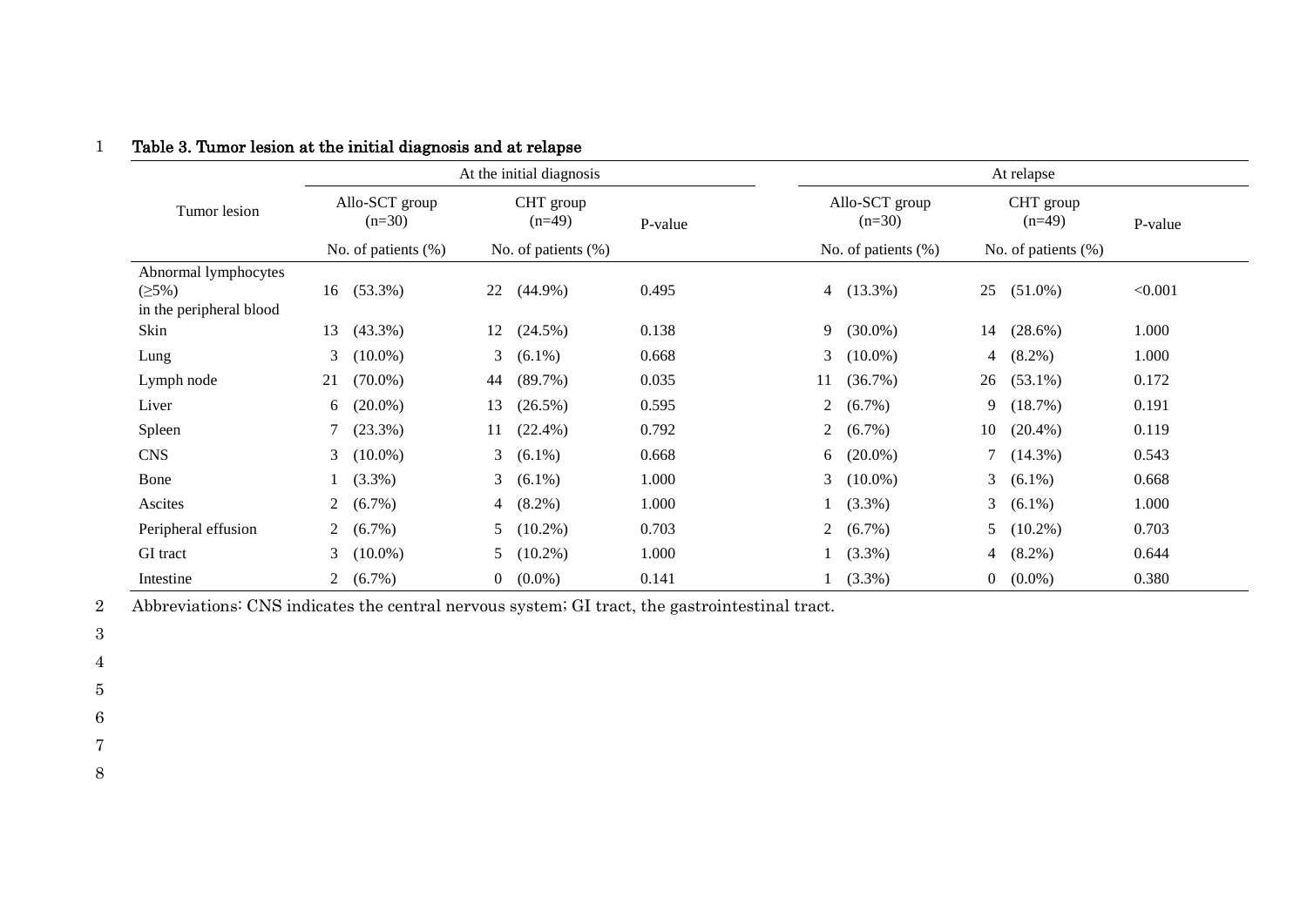|                                |                                 |            | Univariate analysis |         | Multivariate analysis    |                          |                          |  |
|--------------------------------|---------------------------------|------------|---------------------|---------|--------------------------|--------------------------|--------------------------|--|
| Factors                        |                                 | Odds ratio | $(95\% \text{ CI})$ | P-value | Odds ratio               | $(95\% \text{ CI})$      | P-value                  |  |
| Allo-SCT                       | Allo-SCT group vs CHT group     | 0.148      | $(0.045 - 0.487)$   | < 0.001 | 0.095                    | $(0.025 - 0.364)$        | < 0.001                  |  |
| Age                            | $\geq 60$ yrs vs < 60 yrs       | 2.828      | $(1.078 - 7.423)$   | 0.038   | $\overline{\phantom{a}}$ |                          | $\overline{\phantom{a}}$ |  |
| Hypercalcemia                  | Presence <i>vs</i> Absence      | 0.340      | $(0.111 - 1.042)$   | 0.076   | 0.323                    | $(0.094 - 1.114)$        | 0.074                    |  |
| CNS lesion                     | Presence <i>vs</i> Absence      | 0.116      | $(0.006 - 2.140)$   | 0.080   | $\overline{\phantom{a}}$ |                          | $\overline{\phantom{a}}$ |  |
| <b>Sex</b>                     | Male <i>vs</i> Female           | 0.433      | $(0.170 - 1.101)$   | 0.102   | 0.236                    | $(0.075 - 0.747)$        | 0.014                    |  |
| Bulky mass                     | Presence <i>vs</i> Absence      | 0.140      | $(0.007 - 2.633)$   | 0.152   |                          |                          |                          |  |
| Interval<br>from CR to relapse | $<$ 180 days $vs \geq$ 180 days | 0.480      | $(0.188 - 1.223)$   | 0.162   |                          |                          |                          |  |
| GI tract lesion                | Presence <i>vs</i> Absence      | 0.219      | $(0.026 - 1.882)$   | 0.246   | $\overline{\phantom{a}}$ | $\overline{\phantom{a}}$ |                          |  |

1 Table 4. Factors affecting the development of abnormal lymphocytes in the peripheral blood at relapse

2 The following factors were obtained at the initial diagnosis; age, hypercalcemia, CNS lesion, bulky mass, and GI tract lesion.

3 Factors with at least borderline significance (*P*<.25) according to Fisher's exact test were listed in the results of the univariate analysis.

4 Abbreviations: 95% CI indicates the 95% confidence interval.

- 5
- 6
- 7
-